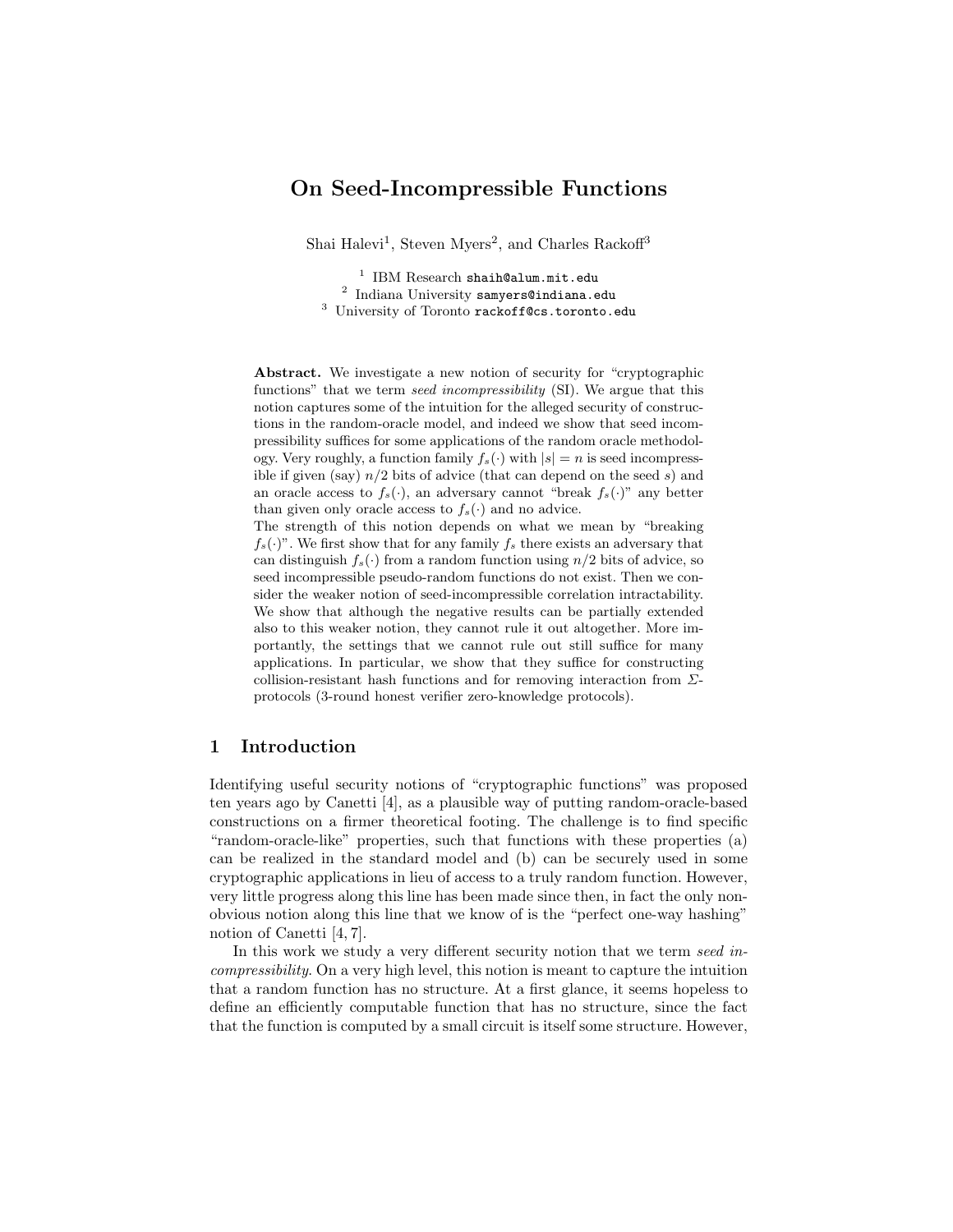we may still hope that this small circuit is the only interesting "small property" of the function. That is, no adversary can find a significantly smaller property that differentiates it from your average random function. Roughly, if you do not get enough bits to describe the entire function, then you get nothing.

Toward formalizing this intuition, let  $F = \{f_s\}_s$  be a family of functions with n-bit seeds, and consider an adversary that works in two phases: In the first phase the adversary gets the *n*-bit seed s, compresses it to (say) an  $n/2$ -bit string  $\sigma$ , and keeps only  $\sigma$  in memory. Then the adversary gets an oracle access to the function  $f_s(\cdot)$ , and it tries to "break it" (according to some notion of security). We call this the seed compression attack model. We say that the family  $F$  satisfies the underlying notion of security under seed-compression attack (or that it is seed incompressible with respect to the underlying notion of security), if breaking the function knowing  $\sigma$  is not any easier than breaking it without knowing  $\sigma^4$ .

The choice of  $n/2$  as the compression threshold is quite arbitrary. The results that we present in this paper remain unchanged whenever the threshold for the length of the compressed seed is anywhere from  $n^{\epsilon}$  to  $n - n^{\epsilon}$  for any fixed  $0 < \epsilon < 1$ . Below we stick to the  $n/2$  threshold for convenience.

Following the intuition from above, we would have liked a construction where it is not possible to distinguish  $f_s$  from a random function, even given  $\sigma$ . Some care must be taken when defining this notion to avoid obvious pitfalls (such as  $\sigma$  being the first  $n/2$  bits of  $f_s(0)$ , but this can be handled using ideas similar to the ones of Coron et al. [9] (see details in Section 3). Unfortunately, even with these ideas we show that the resulting notion cannot be realized, namely no function family can be pseudo-random under seed-compression attacks. Roughly, the reason is that the adversary can encode in  $\sigma$  a CS-proof [21] for the statement that  $f_s$  is computed by a small circuit. This impossibility result is somewhat disheartening, as it does not really show the existence of some property of the function that is smaller than its description; rather, it is simply a fact that convincing someone that a function has a small circuit takes much fewer bits than actually telling them what the circuit is. Further, from a security perspective the fact that the function is being computed by a small circuit is clearly information that the adversary knows.

Faced with this negative result, we investigate weaker notions of security. One direction that seems promising is the notion of correlation-intractability under seed-compression attacks. The notion of correlation-intractability was defined by Canetti et al.  $[6]$  as the inability of the attacker to find any input x such that the pair  $(x, f_s(x))$  satisfies any "non-trivial relation" (cf. Section 4). Canetti et al. proved that correlation-intractability is not realizable when the adversary sees the entire seed s, but we point out that it may be realizable when the adversary is only given the "compressed seed"  $\sigma$ . We note that the negative results from [6] do not seem to extend to this model. On the other hand, our negative results for PRFs can be partially extended also to this weaker notion. However, it seems that these negative results hit an inherent limitation for some

<sup>&</sup>lt;sup>4</sup> Of course, this is only meaningful if "breaking  $f_s$ " is hard without any knowledge of the seed s.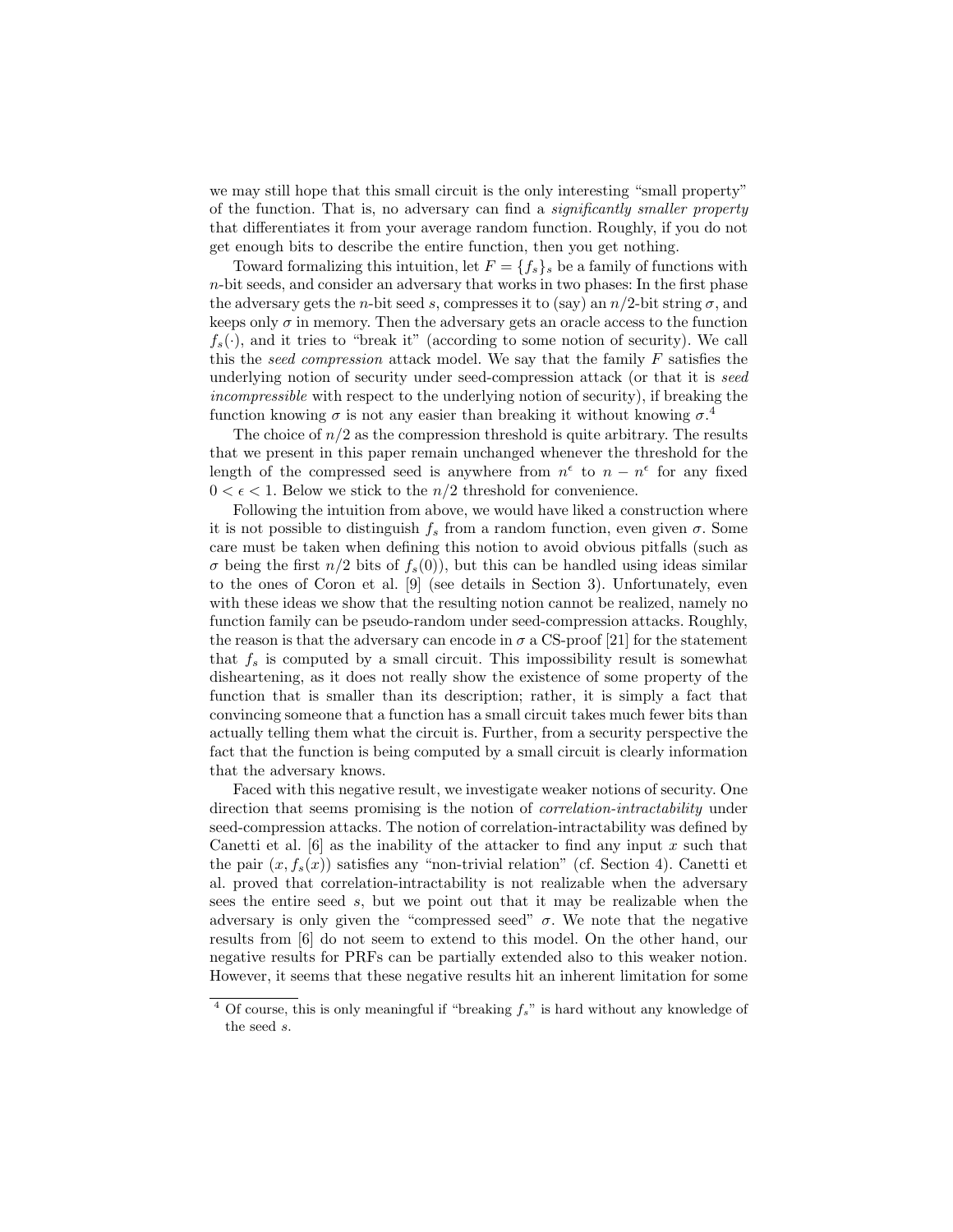parameter settings, and we show in Section 4 that the remaining parameter settings are still useful. For example, we show that we can use them to construct collision-resistant hash functions, and perhaps more interestingly that we can use them to remove interaction from three-move public-coin honest-verifier zeroknowledge proofs.

Briefly, the primitives that can be constructed from seed-incompressible functions are those for which a "break" can be encoded with only a few bits. (For example, one can encode a collision in a hash function using only two inputs to the function.) When constructing such primitives from seed-incompressible functions, we let the seed of the function be sufficiently longer than the number of bits that are needed to encode a break, and then any adversary that breaks the resulting primitive can be converted into a "compressor" (that given the seed outputs a break), thus violating the seed-incompressibility of the underlying function.

We unfortunately were not able to find a construction that provably achieves seed-incompressible correlation intractability under a better-known computational hardness assumption. Still, one can conjecture that ad-hoc constructions such as AES or HMAC-SHA1 have this property. Such a conjecture is theoretically more appealing than using the random-oracle model since, at the very least, we do not have a proof that it is false, while still providing a conjecture open to disproof. We explain below our intuition for why one might conjecture that AES and SHA type constructions satisfy our definitions.

#### 1.1 Seed-Incompressibility and Contemporary Block-Ciphers

Here is one way to use the intuition behind DES and AES like block-cipher constructions to possibly construct seed-incompressible functions. We will use AES to denote any similar composition-of-round based block-cipher construction. Each AES function is expressed as the composition of  $r$  rounds of permutations  $p_{k_1} \circ ... \circ p_{k_r}$ , where each *n*-bit  $k_i$  is determined by the key. For this theoretical presentation, instead, we assume that all the "round keys"  $k_i$  are chosen randomly and independently. Consider now using not r rounds but nr (independent) rounds. It seems unlikely that a key of this new construction can be "compressed" to only (say)  $n/2$  bits. The intuition (at least for the case where the compressed seed consists of actual key bits), is that if the compressed seed is so short then there must be  $r$  consecutive rounds for which the key is completely undetermined, which in some intuitive sense is as strong as a standard r-round construction of an AES like construction. One issue for block-cipher like constructions is their invertibility, but by choosing a compressed seed of only  $n/2$  bits, then it is not enough to help inverting the AES function. For example giving  $n/2$  bits from the pre-image of zero does not appear to help when the AES permutation is mapping over an n-bit domain.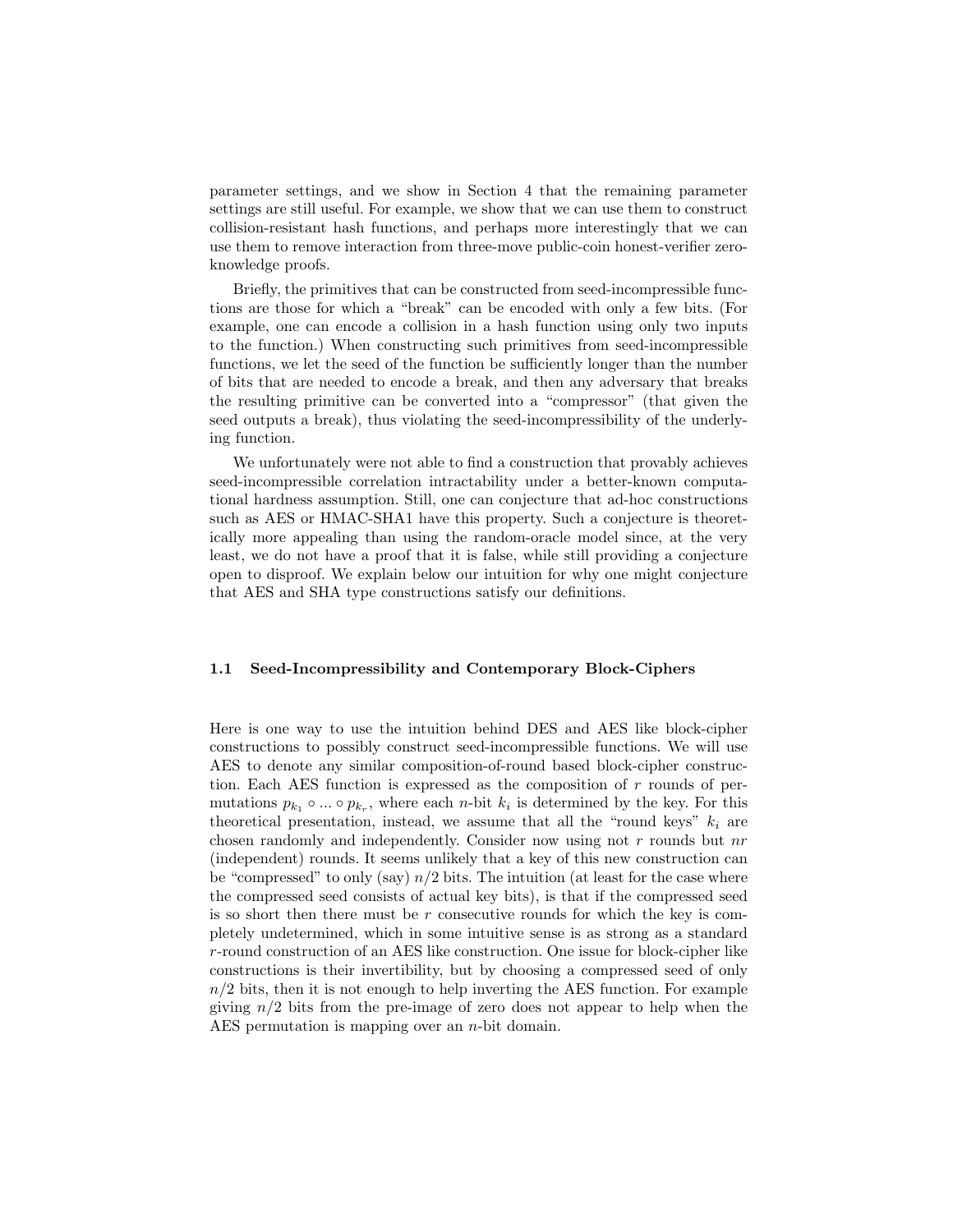### 1.2 Related Work

The Random-Oracle Model. Following the Fiat-Shamir heuristic for transforming public-coin identification protocols into signature schemes [14] and several other uses of random-oracles in the literature, although sometimes used in different contexts (e.g., [18]), Bellare and Rogaway formalized the random-oracle heuristic as a "general-purpose" design methodology for cryptographic schemes [2] and emphasized the need to develop formal proofs of security within it. The methodology requires that one first design an ideal system in which all parties (including the adversary) have oracle access to a truly random function and prove the security of this ideal system. (The proof is called "a security proof in the random-oracle model.") Next, one replaces the random oracle by a "cryptographic hash function" (such as SHA), where all parties (including the adversary) have a succinct description of this function. Thus, one obtains an implementation of the ideal system in a "real-world" where random oracles do not exist.

The random-oracle methodology has been used quite extensively since then, often resulting in very efficient and seemingly secure schemes. A drawback of this methodology, however, is that it is not at all clear what security properties are needed from the cryptographic hash function in order for a specific scheme to be secure. In fact, Canetti et al. demonstrated that this methodology is not sound in general, in that there exist secure "ideal schemes" that have no secure implementation in the "real world" [6]. A similar negative result was later proved by Goldwasser and Kalai also for the original Fiat-Shamir heuristic [16].

Still, there are many cryptographic schemes whose only known security proof is in the random-oracle model, some of which withstood substantial cryptanalysis and are widely implemented and deployed. Seeking to provide some theoretical footing to the security of such schemes, we would like to be able to describe "random-oracle like" properties that are (a) well-defined, (b) realizable, and (c) sufficient for the security of some instances of the random-oracle methodology. As we mentioned above, a first step in this direction was taken a decade ago by Canetti et al. with the notion of perfect one-way hashing [4, 7].

With respect to the realizability of such notion, one thing that we could have hoped for is to prove its existence based on a more standard cryptographic assumption (e.g., the hardness of factoring). We point out, however, that at least as important is that there will be some hope (or intuition) that typical cryptographic functions such as SHA or AES actually fulfill this notion (as it is these functions that are used in actual implementations of protocols proven correct in the Random Oracle model).

Conditional Entropy Hash Functions. Barak et al. [1] conjectured the existence of families of hash functions  $h_s$  for which no attacker can generate an input that has a predictable output. Specifically, a keyed function  $h_s(x)$  is said to "ensure conditional entropy  $e^r$  if for every attacker A that takes as input the key s and produces as output an input  $x$  to  $h$ , it holds that the conditional entropy  $H(h<sub>s</sub>(A(s))|A(s)) \geq e$ . This notion appears to be very close to the notion of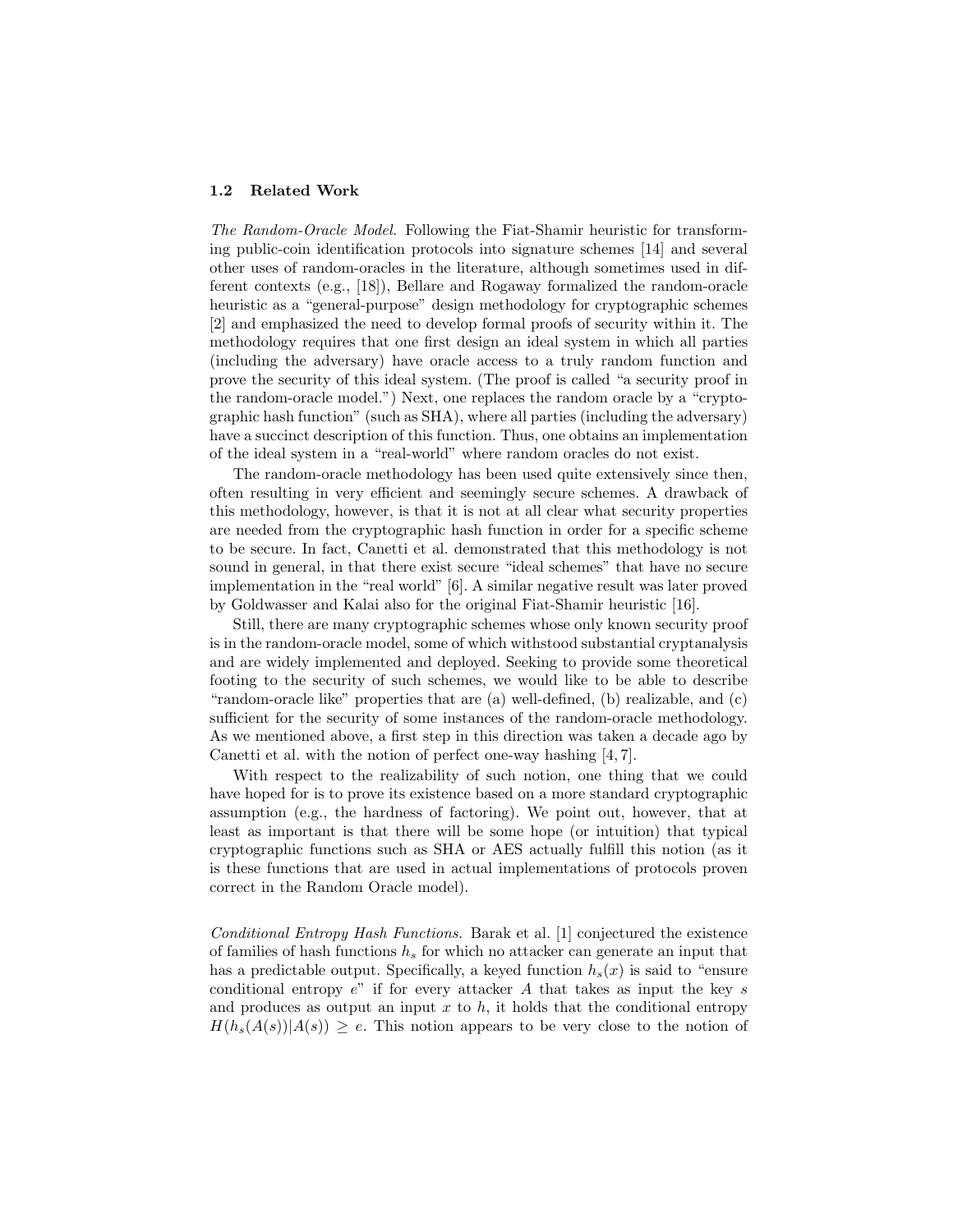correlation intractable functions of [6] (since if  $h_s(x)$  has "high entropy" then it is unlikely to hit any evasive relation).

Barak et al. show that such functions are sufficient to implement the Fiat-Shamir heuristic to  $\Sigma$ -protocols, as is done herein with seed incompressible functions. (This result from [1] casts doubt on the informal claim made in [6] that correlation intractability was insufficient for such constructions.) Yet, other than via the connection to correlation-intractability, their notion seems unrelated to seedincompressibility. For example, we do not see a obvious way in which conditional entropy hashes imply collision-resistance, as we show seed-incompressibility does in Section 5.1.

Exposure-Resilient Functions. The notion that we investigate in this work can be seen as an enhancement of exposure-resilient functions (ERFs) as defined and constructed by Canetti et al. [5]. Recall that an ERF is a function whose output looks random even when some of the input bits are known. It is easy to see that if we restrict the seed compression attack to only output some of the bits of the seed, then a "seed incompressible PRF" can be constructed from an ERF and a standard PRF (by first applying the exposure-resilient function to the seed).

The Bounded-Retrieval Model. Our seed-compression attack model can also be seen as an instance of the "bounded-retrieval model" that was introduced by Dziembowski and by Di Crescenzo et al. [13, 11]. In this model, an adversary installs a virus on a target machine; the virus can observe all the secrets on the target machine, but only has a limited available bandwidth with which to communicate these secrets back to its "home base". The works of Dziembowski, Di Crescenzo et al. and Cash et al. [13, 11, 8] investigate obtaining secure keyexchange and authentication protocols in this model.

The current work can be thought of as trying to obtain primitives similar to pseudo-randomness in the same setting. (However, our focus is quite different, we view this model merely as a tool in order to establish primitives that can be used in other more standard models.)

Compressibility of NP Languages. A different notion of "compressibility" with applications to cryptography was recently proposed by Harnik and Naor [17]. In their notion, we are given an NP language and a word that is potentially in that language, and we try to produce a shorter word that is in the language if and only if the original is. For example, we are given a CNF formula  $\phi$  and we try to compress it to a shorter  $\phi'$  such that  $\phi'$  is satisfiable if and only if  $\phi$  is.<sup>5</sup> Harnik and Naor proved that if SAT is compressible then collision-resistant hashing can be constructed from one-way functions.

Our notion of compression seems quite different from the one of Harnik and Naor: roughly the difference is that they consider compressing the instance, whereas we are interested in compression of the witness (i.e., the secret seed of the function in our case).

<sup>&</sup>lt;sup>5</sup> The length of  $\phi'$  should be poly-logarithmic in the length of  $\phi$ , but can be polynomial in the number of variables of  $\phi$ .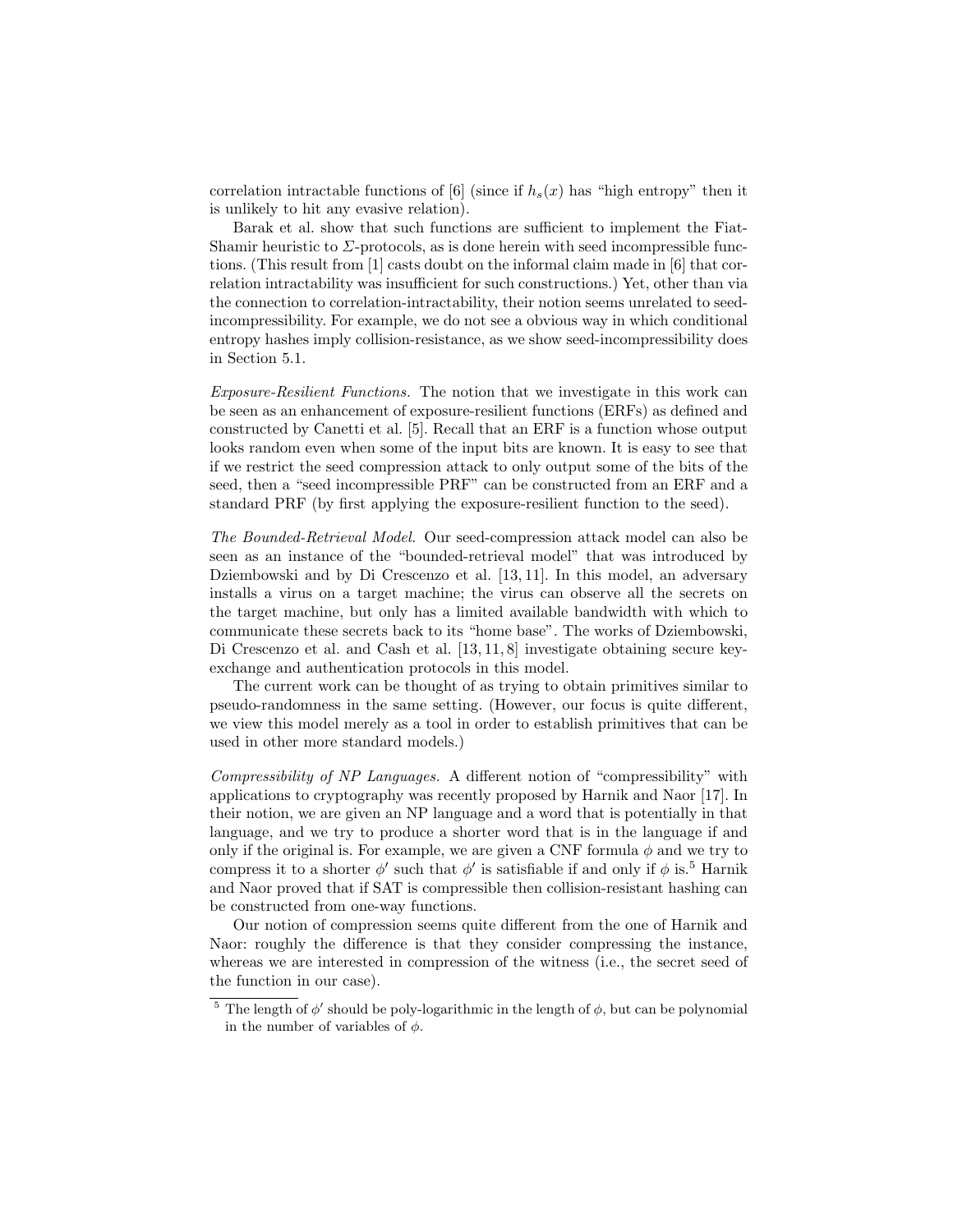# 2 Notations and CS Proofs

Notations. We define some notation used throughout the paper. Given a bit  $b$ , we use  $b^{\ell}$  to denote the bit-string of  $\ell$  bits b. Concatenation of bit strings is denoted with  $\parallel$ . Given an  $\ell$  bit-string  $s = s_1, ..., s_\ell$  and  $c \leq \ell$  we denote its first c significant bits  $s_1, ..., s_c$  by  $\lfloor s \rfloor_c$ . We use  $a \in \mathcal{R}$  S to denote choosing uniformly at random an element a from a set S. We use  $\operatorname{negl}(n)$  to denote some function f, such that for all c and sufficiently large  $n \nvert f(n) \leq 1/n^c$  and  $\text{poly}(n)$  denotes some polynomial function  $p \in \mathcal{O}(n^d)$  for some constant d.

CS Proofs. Our negative results use CS-proofs as constructed by Micali [20] (using techniques from Kilian [19]), as well as a variant of them due to Naor and Nissim [22]. Below, we briefly recall the definition. For our purposes, we view a CS-proof system as consisting of a prover, Prv, that wants to convince a verifier, VER, of the validity of an assertion  $x \in L$  where L is some NP-language and PRV is in possession of a witness  $w$  for  $x$ .<sup>6</sup> In our context, we use non-interactive CS-proofs that work in the Random Oracle Model; that is, both the prover and verifier have access to a common random oracle. The prover generates an alleged proof that is examined by the verifier.

Definition 1 (Non-interactive CS proofs in the Random Oracle Model). A CS-proof system for a language  $L \in NP$  (with relation  $R_L$ ), consists of two deterministic polynomial-time oracle machines, a prover PRV and a verifier VER, operating as follows:

- $-$  On input  $(1^k, x, w)$  such that  $(x, w) \in R_L$  and access to an oracle  $\mathcal{O}$ , the prover computes a proof  $\pi = \text{Pav}^{\mathcal{O}}(1^k, x, w)$  such that  $|\pi| \leq \text{poly}(k, \log(|x|+|w|)).$
- $-$  On input  $(1^k, x, \pi)$  and access to O, the verifier decides whether to accept or *reject the proof*  $\pi$  (i.e.,  $\text{VER}^{\mathcal{O}}(1^k, x, \pi) \in \{\text{accept}, \text{reject}\}).$

The proof system satisfies the following conditions, where the probabilities are taken over the random choice of the oracle  $\mathcal{O}$ :

**Perfect completeness:** For any  $(x, w) \in R_L$  and for any k,

$$
\Pr_{\mathcal{O}}\left[\pi \leftarrow \text{PRV}^{\mathcal{O}}(1^k, x, w), \text{ VER}^{\mathcal{O}}(1^k, x, \pi) = \text{accept}\right] = 1.
$$

Computational soundness: For any polynomial time oracle machine BAD and any input  $x \notin L$  it holds that

$$
\Pr_{\mathcal{O}}\left[\pi \leftarrow \mathrm{BAD}^{\mathcal{O}}(1^k, x), \ \mathrm{VER}^{\mathcal{O}}(1^k, x, \pi) = \mathsf{accept}\right] \leq \mathit{negl}(k).
$$

We sometimes also require a stronger soundness condition by replacing the negligible function  $\text{negl}(k)$  with an exponentially small function  $\frac{poly(k+|x|)}{2^k}$ . (This stronger condition can still be proven in the random-oracle model.

 $6$  Micali defined CS-proofs more generally, but we do not need this extra generality for our purposes.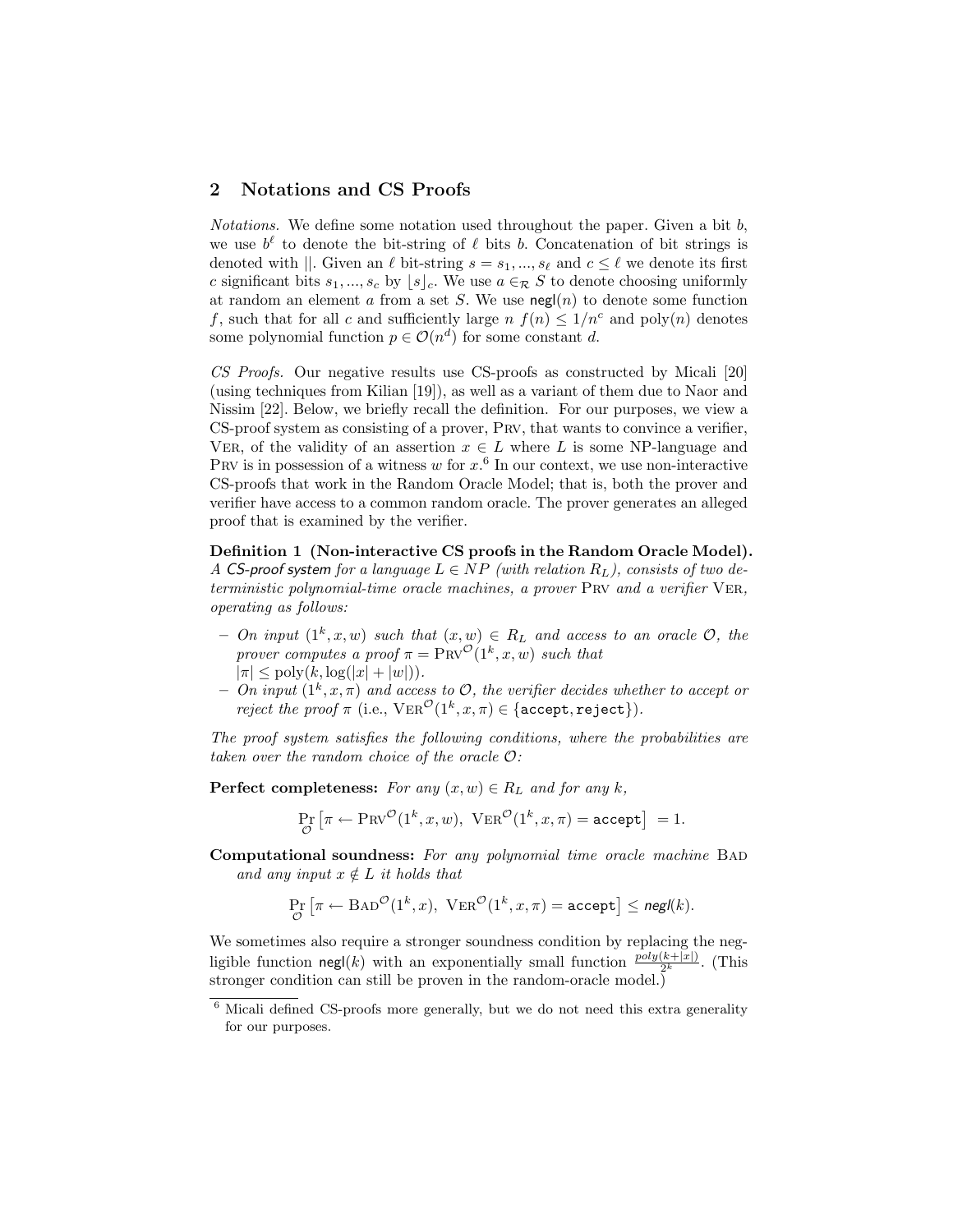## 3 Seed-Incompressible Pseudo-Random Functions

Following the intuition as presented in the introduction, we would have liked to have a construction  $F = \{f_s\}$  such that  $f_s$  looks random even when given a "compressed version of s." Formalizing this takes some care, since this "compressed version of s" could be, for example, the first  $|s|/2$  bits of  $f_s(0)$  (which would make it easy to distinguish  $f_s$  from an unrelated random function). This technicality can be solved by borrowing the technique used by Coron et al. (in the context of domain extenders for random oracles) [9]. Namely, the second phase of the adversary gets either the compressed seed  $\sigma$  and access to  $f_s(\cdot)$ , or access to a random function  $f(.)$  and a "simulated compressed seed" that was generated by a simulator  $S^f$  (where S has access to the same random f).

In the formal definition below, we fix some polynomially-bounded length functions  $\ell_1, \ell_2$  and consider function families from  $\ell_1(n)$  bits to  $\ell_2(n)$  bits with *n*-bit seeds. We denote by  $\mathcal{F}_n$  the set of all functions  $f: \{0,1\}^{\ell_1(n)} \to \{0,1\}^{\ell_2(n)}$ .

Definition 2 ( Seed-Incompressible PRFs ). Let  $\{F_n\}_{n\in\mathbb{N}}$  be a family of functions such that  $F_n$  :  $\{0,1\}^n \times \{0,1\}^{\ell_1(n)} \rightarrow \{0,1\}^{\ell_2(n)}$  can be efficiently computed, and denote  $f_s(\cdot) \equiv F(s, \cdot)$ .

The family  ${F_n}$  is pseudo-random under seed-compression attacks if for every two-phase efficient adversary  $\text{Adv} = (A, B)$  there exists an efficient simulator S and a negligible function negl such that

$$
\left|\Pr\left[s\in_{\mathcal{R}}\{0,1\}^n, \ \sigma\leftarrow A(s) \ : \ |\sigma|\leq n/2 \ \text{and} \ B^{f_s}(\sigma)=1\right]\right| \leq \mathsf{negl}(n)
$$
  
- 
$$
\left|\Pr\left[f\in_{\mathcal{R}}\mathcal{F}_n, \ \sigma\leftarrow S^f(1^n) \ : \ |\sigma|\leq n/2 \ \text{and} \ B^f(\sigma)=1\right]\right|\leq \mathsf{negl}(n)
$$

Seed-Incompressible PRFs would have been very useful, but unfortunately they do not exist, as will be shown below. While we show that SI-PRFs do not exist, a related concept will be introduced later, and therefore the discussion is useful for this later topic.

#### Theorem 1. Seed-Incompressible PRFs as defined in Definition 2 do not exist.

*Proof.* Let  ${F_n}_{n\in\mathbb{N}}$  be a family of functions as in Definition 2. We show a twophase adversary  $\text{Adv} = (A, B)$  for which no simulator exists. Fix some n and let  $\ell_1 = \ell_1(n)$  and  $\ell_2 = \ell_2(n)$ . Let  $j = \lfloor 2n/\ell_2 \rfloor$  (i.e., the output of  $f_s$  on  $1, 2, \ldots, j$ contains at least 2n bits).

The first phase of the adversary, A, gets as input a seed  $s \in \{0,1\}^n$ . It computes  $y_i = f_s(0||i)$  for  $i = 1, 2, ..., j$ , and then prepares a CS-proof  $\pi$  for the true NP statement

"there exists a seed s' such that  $y_i = f_{s'}(0||i)$  for  $i = 1, 2, ..., j''$  (\*)

The proof is prepared relative to the oracle  $\mathcal{O}(\cdot) = f_s(1||\cdot)$  and security parameter  $k = \sqrt{n}$ . Then A outputs the proof  $\pi$  as the "compressed seed", to be used by the second phase B. (Notice that the length of this proof is  $k$ -polylog $(n) < n/2$ .)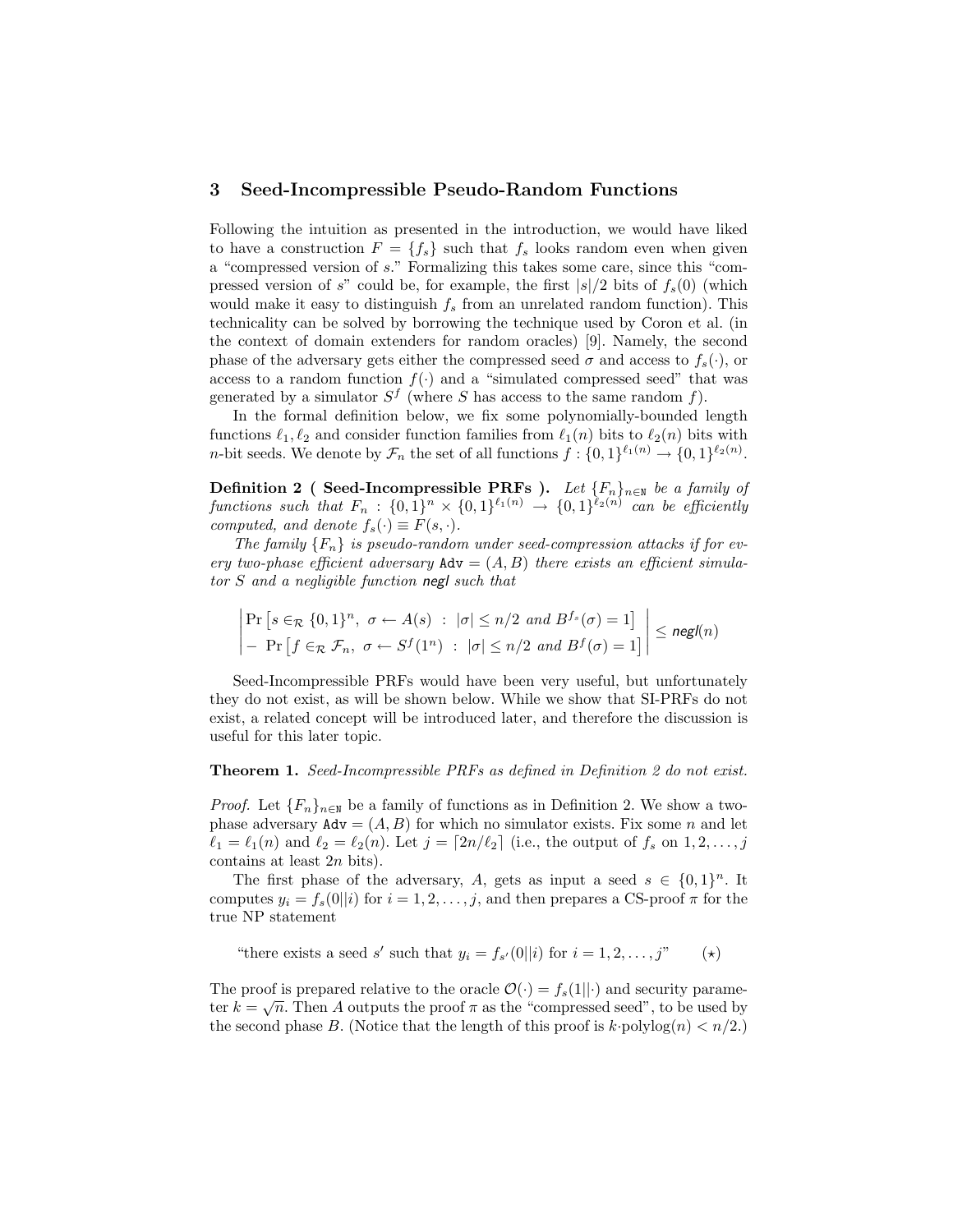The second phase B, on input  $\pi$ , first uses its oracle f to compute  $y_i = f(0||i)$ for  $i = 1, 2, \ldots, j$ , thereby recovering the statement that  $\pi$  is supposed to be a CS-proof for. Then B attempts to verify the proof  $\pi$  relative to  $f(1||\cdot)$  (where f is the provided oracle) and security parameter  $k = \sqrt{n}$ . It accepts if the proof is valid and rejects otherwise. By the perfect completeness of CS-proofs, B accepts with probability one when given the proof that A generated and access to the same  $f_s$  for which that proof was generated.

On the other hand, the soundness of CS-proofs implies that no simulator can make  $B$  accept with non-negligible probability. Indeed, when  $f$  is a random function in  $\mathcal{F}_n$  then  $y_1, \ldots, y_j$  consist of at least  $2n$  random bits, hence the probability that the statement  $(\star)$  from above is true is at most  $2^{-n}$ . And if the statement is not true, then no efficient simulator with access to a random f can generate a valid proof for it with probability better than  $poly(n) \cdot 2^{-\Theta(k)} =$  $negl(n)$ .

## 4 Seed-Incompressible Correlation Intractability

Canetti et al. [6] introduced the concept of Correlation Intractability to capture the intuition that the adversary cannot "hit" any rare input-output relation. Roughly, an *evasive relation*  $R$  is one where it is hard to find an input  $x$  such that  $(x, f(x)) \in R$  for a random function f, and a function family F is correlation *intractable* if for any evasive relation R it is hard to find  $(x, f(x)) \in R$  for a random member  $f \in F$ . These notions can be extended to 2p-ary relations in the obvious way (see below).

Canetti et al. proved that correlation-intractable function families do not exist, in that an adversary that knows the short description of  $f \in F$  can always find some  $(x, f(x)) \in R_F$  for a particular relation  $R_F$  that depends on F. In our case, however, we are interested in an adversary that does not see the entire description of  $f \in F$  but only gets a "compressed description". We provide the formal definitions below, and then discuss the extent to which the negative results from [6] and from Section 3 do or do not extend to this new notion. Below we again fix some polynomially bounded length functions  $\ell_1, \ell_2$ , and denote by  $\mathcal{F}_n$  the set of all functions  $f: \{0,1\}^{\ell_1(n)} \to \{0,1\}^{\ell_2(n)}$ .

**Definition 3 (Evasive Relations).** A 2p-ary relation R is evasive if for any efficient adversary A, there is a negligible function negl such that for all sufficiently large n

$$
\Pr_{f \in \mathcal{F}_n} [\langle x_1, \dots, x_p \rangle \leftarrow A^f(1^n) \; : \; \langle x_1, \dots, x_p, f(x_1), \dots, f(x_p) \rangle \in R] \leq \mathsf{negl}(n).
$$

Sometimes we are interested only in  $efficient$  relations, namely relations  $R$  for which the membership problem  $\langle x_1, \ldots, x_p, y_1, \ldots, y_p \rangle \in \mathbb{R}$  can be efficiently decided (i.e., in polynomial time).

### Definition 4 (Seed-Incompressible Correlation Intractability).

Let  $\{F_n\}_{n\in\mathbb{N}}$  be a family of functions where  $F_n: \{0,1\}^n\times\{0,1\}^{\ell_1(n)}\to\{0,1\}^{\ell_2(n)}$ can be efficiently computed, and denote  $f_s(\cdot) \equiv F(s, \cdot)$ .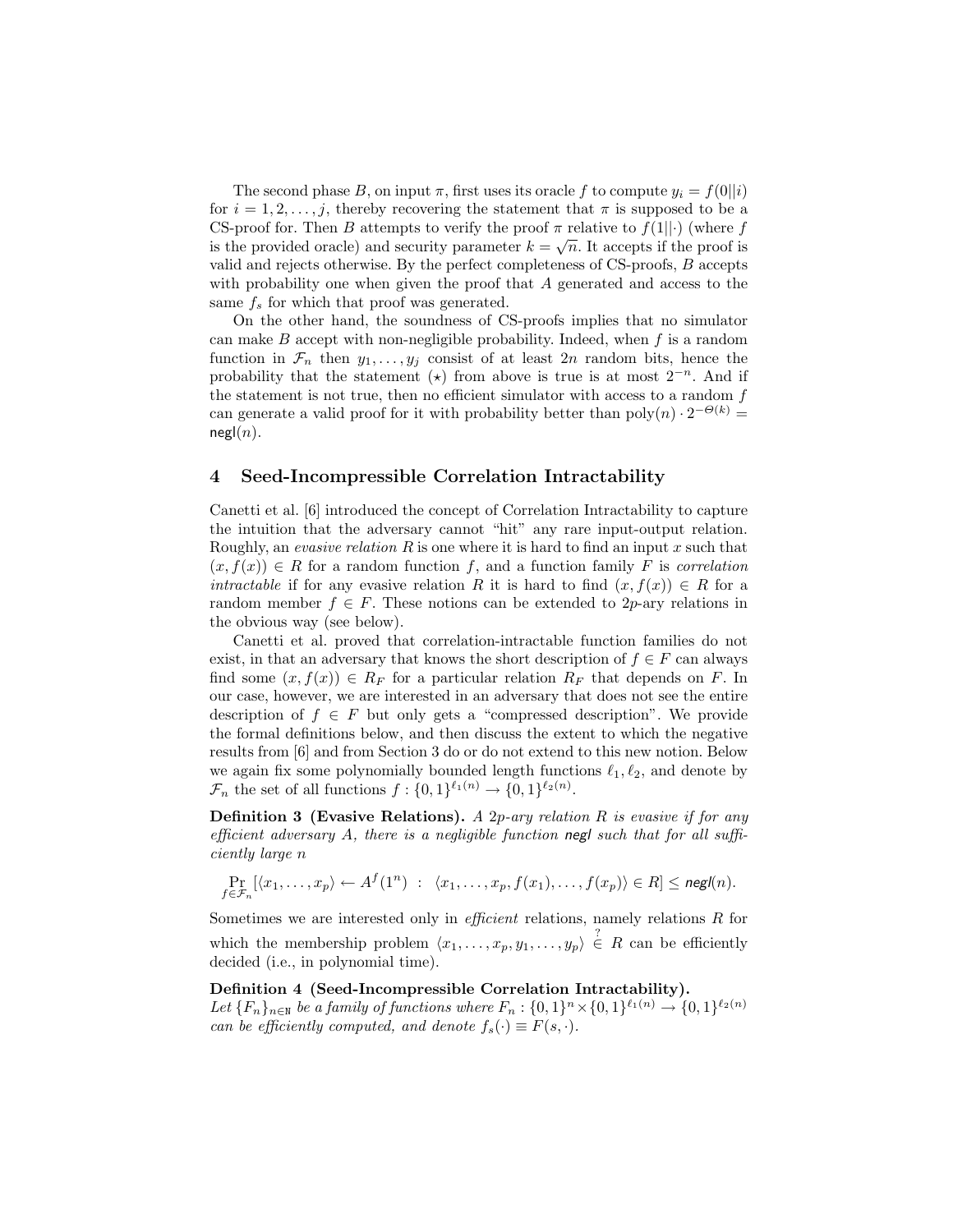For some polynomial  $p = p(n)$ , we say that the family  $\{F_n\}$  is correlation intractable under seed-compression attacks with respect to 2p-ary relations if for every 2p-ary evasive relation R, and for every two-phase efficient adversary  $\text{Adv} = (A, B)$ , there is a negligible function negl such that for all sufficiently large n

$$
\Pr\left[s\in \mathcal{R}\{0,1\}^n, \ \sigma \leftarrow A(s), \ \langle x_1,\ldots,x_p\rangle \leftarrow B^{f_s}(\sigma):\\ |\sigma| \leq n/2 \ \text{and} \ \langle x_1,\ldots,x_p,f_s(x_1),\ldots,f_s(x_p)\rangle \in R\right] \leq \text{negl}(n).
$$

We also call such function families seed-incompressible correlation-intractable (with respect to 2p-ary relations), or  $SI$ -CorInt(2p), for short.

In the case that we restrict the above quantification on all evasive relations to only efficient evasive relations, we say that the family  ${F_n}$  is weakly seed-incompressible correlation-intractable with respect to 2p-ary relations (wSI- $CorInt(2p)$ .

### 4.1 Do SI Correlation Intractable Functions Exist?

The first question to answer with respect to the seed-incompressible correlation intractability as defined above is whether we can extend the impossibility result from Theorem 1 (or from [6]) to show that it too cannot be realized.

One first observes that for some setting of parameters, an attacker in the seed-compression model is just as powerful as an attacker that has the full uncompressed seed. Specifically, if the seed is more than  $2p$  times the length of the input to  $h$ , then the first phase of an attacker in the seed-compression model can output the vector that breaks the correlation intractability as the "compressed seed". However, the impossibility results from [6] do not extend to very long seeds, so this simple observation does not appear to shed new light on the existence of SI-CorInt functions. Below we show, however, that the technique from Theorem 1 can be extended for some settings of parameters:

As opposed to the case of Theorem 1, here the adversary needs not only to distinguish  $f_s$  from random (which can be done with CS-proofs), but also to compute some "unpredictable relation". The idea that we exploit here is that the CS-proof itself can be thought of as an "unpredictable relation." Roughly, we have a relation of the form

$$
\left\{\n\begin{array}{c}\n\langle (1,\ldots,t,v_1,\ldots,v_m), (x_1,\ldots,x_t,y_1,\ldots,y_m) \rangle :\n\text{ The CS-proof } (v_1,\ldots,v_m) \text{ is valid for the instance } (x_1 = f(1),\n\ldots,x_t = f(t)) \text{ w.r.t. } V \text{ receiving oracle answers } (y_1,\ldots,y_m).\n\end{array}\n\right\}
$$

Tracing through the various parameters we see that to use Micali's construction for CS-proofs with a relation such as above we need  $t = (n + \omega(\log n))/\ell_2(n)$  and  $m = polylog(n)$ . Hence we get an impossibility result for  $2p$ -ary relations where  $p = n/\ell_2(n) + polylog(n)$ . Moreover, if we assume the existence of collisionresistant hashing then we can use the variant of CS-proofs with few oracle calls due to Naor and Nissim [22], and then we can get by with a relation that only depends on  $m = O(n/\ell_1(n))$  of the  $v_i$ 's. Hence for function families with *n*-bit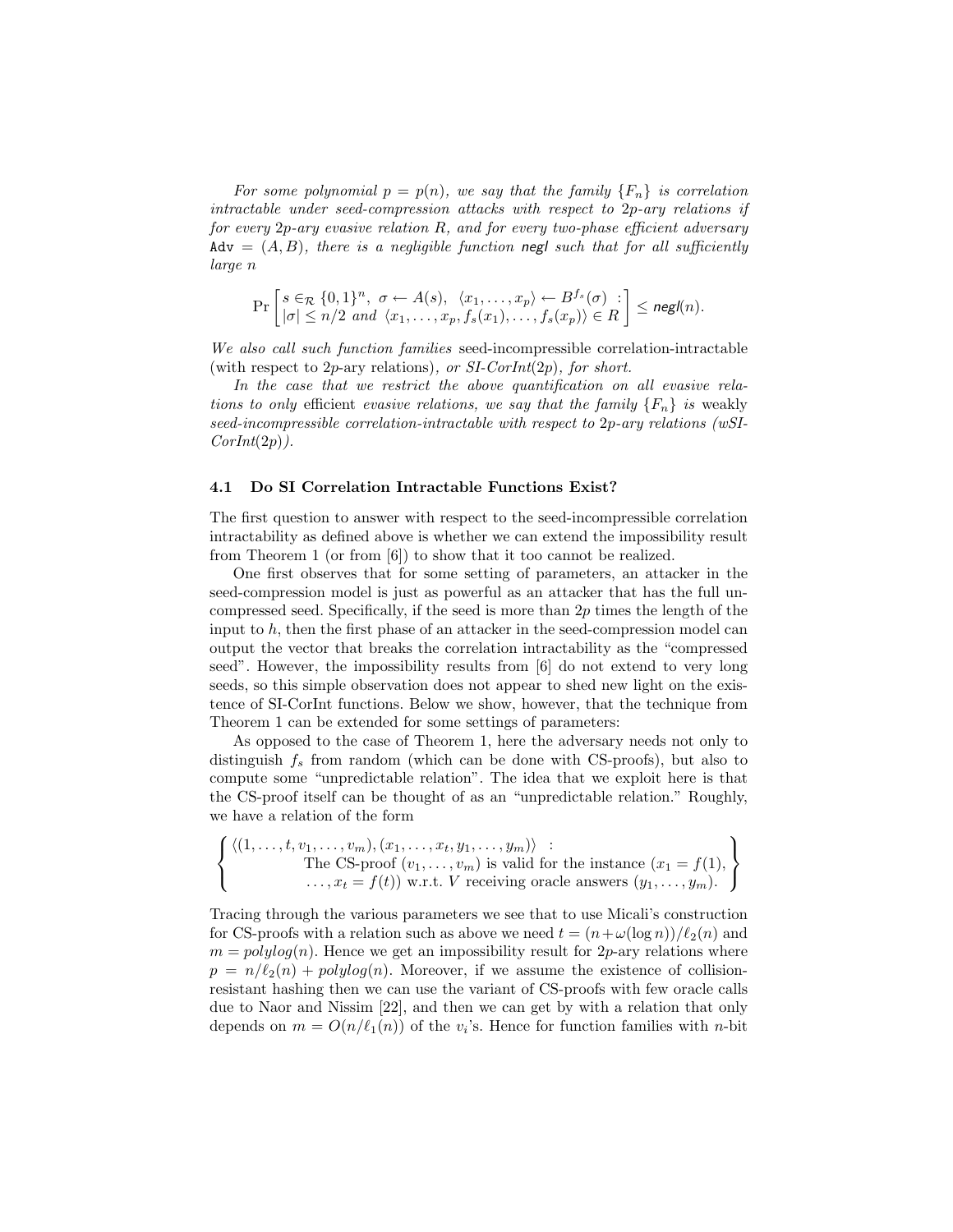seeds and input/output bit lengths of size  $\ell_1(n)$ ,  $\ell_2(n) = \Omega(n)$  we also obtain an impossibility result for 2p-ary relations where  $p = O(1)$  (we can get as low as  $p = 3$  when  $\ell_1(n), \ell_2(n) > n$ .)

**Lemma 1.** An efficiently computable functions family  $\{F_n: \{0,1\}^n \times \{0,1\}^{\ell_1(n)} \rightarrow$  $\{0,1\}^{\ell_2(n)}\}$  cannot be weakly correlation intractable under seed-compression attacks with respect to 2p-ary relations, for any  $p \geq \lfloor (n + \omega(\log n))/\ell_2(n) \rfloor +$  $[polylog(n)/\ell_2(n)]$ .

Moreover, if collision resistant hash function family  $\{H_n: \{0,1\}^n\times \{0,1\}^{\ell_4(n)} \to$  $\{0,1\}^{\ell_5(n)}\}$  exist, for polynomials  $\ell_4(n) > \ell_5(n)$ , then no family as above can be correlation intractable under seed-compression attacks with respect to 2p-ary relations where  $p \geq \lceil (n + \omega(\log n))/\ell_2(n) \rceil + \lceil n^{\epsilon}/\ell_2(n) \rceil + \lceil n^{\epsilon}/\ell_1(n) \rceil$  (for any  $\epsilon > 0$ ).

A proof of this lemma will be in the full version of this paper.

Smaller relations. We speculate that current techniques cannot be used to rule out relations with arity less than 6. This is because with the current technique of using CS-proofs, you would need at least one oracle call to specify the function instance, at least one oracle call for the CS-proof, and you would have to use at least one more  $v_i$  to describe the CS-proof itself. Thus it is still plausible that seed-incompressible correlation intractable function families exist with respect to such low-arity relations.

# 5 Implications of Seed-Incompressible Correlation Intractability

We demonstrate the usefulness of seed-incompressible functions by showing how they can be used to easily construct two primitives: specifically collision-resistant hash functions and (single-theorem) NIZK systems via the Fiat-Shamir methodology. More generally, the primitives that can be constructed from seed-incompressible functions are those for which a "break" can be encoded with only a few bits. (For example, one can encode a collision in a hash function using only two inputs to the function. Similarly, for a NIZK that was derived from a 3-move  $\Sigma$ protocol, one can encode a false proof using only the two messages that the prover sends.) When constructing such primitives from seed-incompressible functions, we let the seed of the function be sufficiently longer than the number of bits that are needed to encode a break, and then any adversary that breaks the resulting primitive can be converted into a "compressor" (that given the seed outputs a break), thus violating the seed-incompressibility of the underlying function.

## 5.1 Collision Resistant Hashing

We show that seed-incompressible correlation-intractable function with respect to quaternary relations must be "essentially collision-resistant." We view this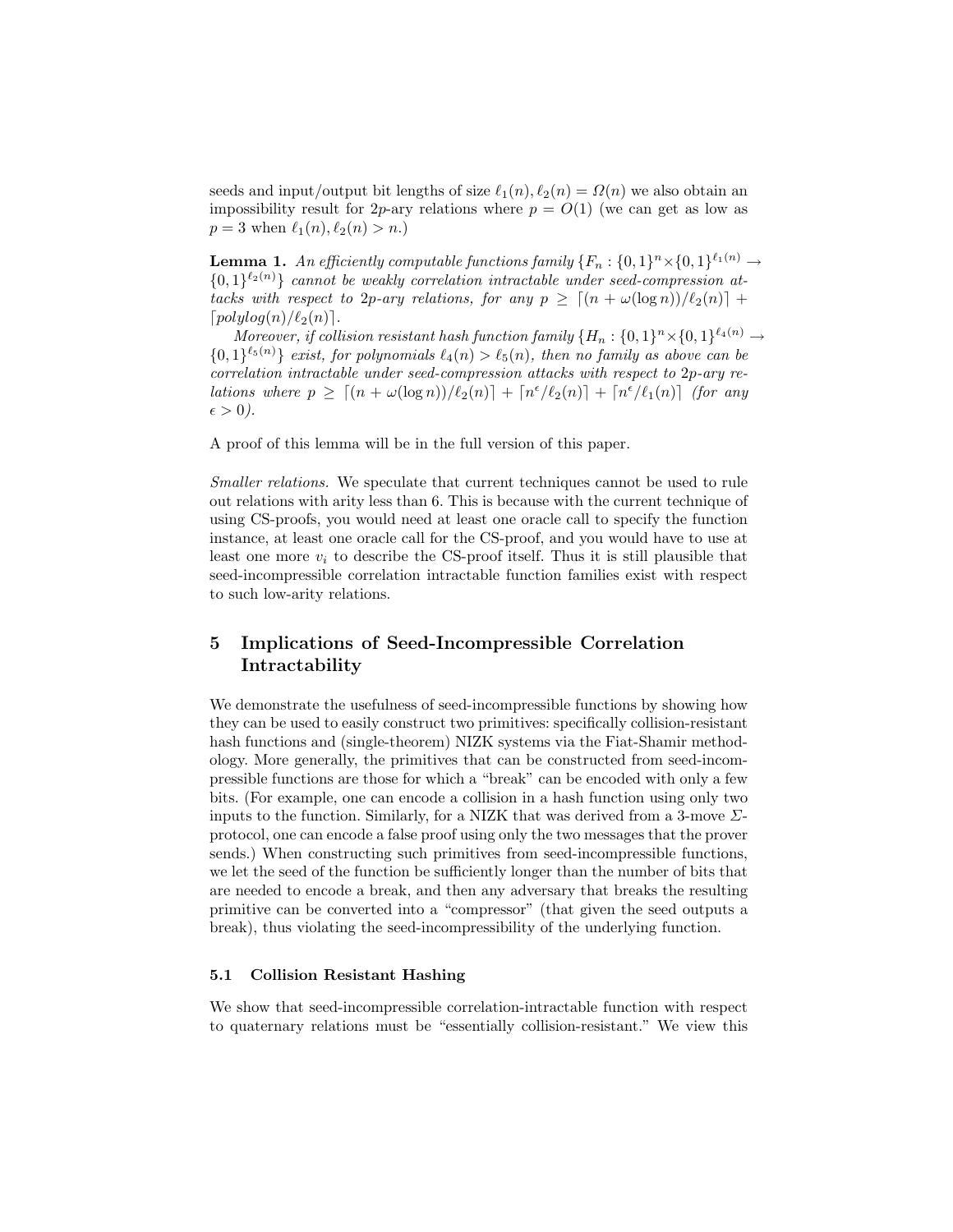feature as a minimal requirement for any primitive that one hopes to use in lieu of a random-oracle, since heuristic implementations of random-oracle-based constructions always use collision-resistant hash functions such as SHA to replace the oracle. Note that it is not true that any seed-incompressible function is also collision-resistant (for example, seed-incompressible functions need not be length decreasing). Rather, we show below that any seed-incompressible function must have "embedded in it" a collision-resistant function.

Specifically, given a seed-incompressible correlation-intractable function  $f_s(\cdot)$ , we consider shortening the inputs and outputs of  $f_s$  so that the inputs are shorter than one quarter of the seed and the outputs are shorter than the inputs. We then observe that an algorithm that finds collisions in the resulting (lengthdecreasing) function can be (trivially) converted to a "compressor" that breaks the seed-incompressibility of  $f_s$ : the "compressor" only needs to output the collision.

We formally state the definition of collision-resistance for completeness and then state the theorem with proof.

#### Definition 5 (Collision Resistant Hash Functions (CRHF)).

Fix polynomially-bounded length functions  $\ell_2(n) < \ell_1(n)$ . A function generator  ${H_n: \{0,1\}^n \times \{0,1\}^{\ell_1(n)} \rightarrow \{0,1\}^{\ell_2(n)}\}_{n \in \mathbb{N}}}$  is collision resistant if for every probabilistic polynomial time adversary A there is a negligible functions negl such that for all sufficiently large n:

 $\Pr[s \leftarrow \{0, 1\}^n, (x_1, x_2) \leftarrow A(s) \mid x_1 \neq x_2 \land h_s(x_1) = h_s(x_2)] \leq {\sf negl}(n).$ 

**Theorem 2.** If there exists a function family  $\{F_n : \{0,1\}^n \times \{0,1\}^{\ell_1(n)} \to$  $\{0,1\}^{\ell_2(n)}\}$  with super-logarithmic length functions  $\ell_1, \ell_2 = \omega(\log n)$ , which is correlation intractable under seed-compression attacks with respect to quaternary relations, then collision resistant hash functions exist.

*Proof.* Let  $\ell_1, \ell_2$  be super-logarithmic length functions,  $\ell_1, \ell_2 = \omega(\log n)$ , and assume that a family  $F = \{F_n : \{0,1\}^n \times \{0,1\}^{\ell_1(n)} \to \{0,1\}^{\ell_2(n)}\}_{n \in \mathbb{N}}$  is correlation intractable under seed-compression attacks with respect to quaternary relations.

Consider a modification of the family  $F$  to operate on potentially shorter inputs and outputs. Namely, let  $\ell'_1 = \min(\ell_1, n/4)$  and  $\ell'_2 = \min(\ell_2, \ell'_1 - 1)$ , and consider the family  $H = \{H_n : \{0,1\}^n \times \{0,1\}^{\ell'_1(n)} \to \{0,1\}^{\ell'_2(n)}\}_{n \in \mathbb{N}}$  which if defined as follows: on seed s of length  $n$  and input  $x'$  of length  $\ell'_1$ , first append zeros to x' up to length of  $\ell_1$  bits, then apply  $F(s, \cdot)$  to the result, and finally take only the first  $\ell_2'$  bits of the outcome.

$$
H(s, x') \stackrel{\text{def}}{=} [F(s, x)]_{\ell'_2}, \text{ where } x = x'||0^{\ell_1(|s|) - \ell'_1(|s|)}.
$$

We prove that if  $F$  is SI-CorInt with respect to quaternary relations then  $H$  is collision-resistant. In particular, consider the relation  $R \subset \{0,1\}^{\ell_1} \times \{0,1\}^{\ell_1} \times$  $\{0,1\}^{\ell_2} \times \{0,1\}^{\ell_2}$ :

$$
R \stackrel{\text{def}}{=} \{ (x_1, x_2, y_1, y_2) \mid x_1 \neq x_2 \text{ and } \lfloor y_1 \rfloor_{\ell'_2} = \lfloor y_2 \rfloor_{\ell'_2} \}.
$$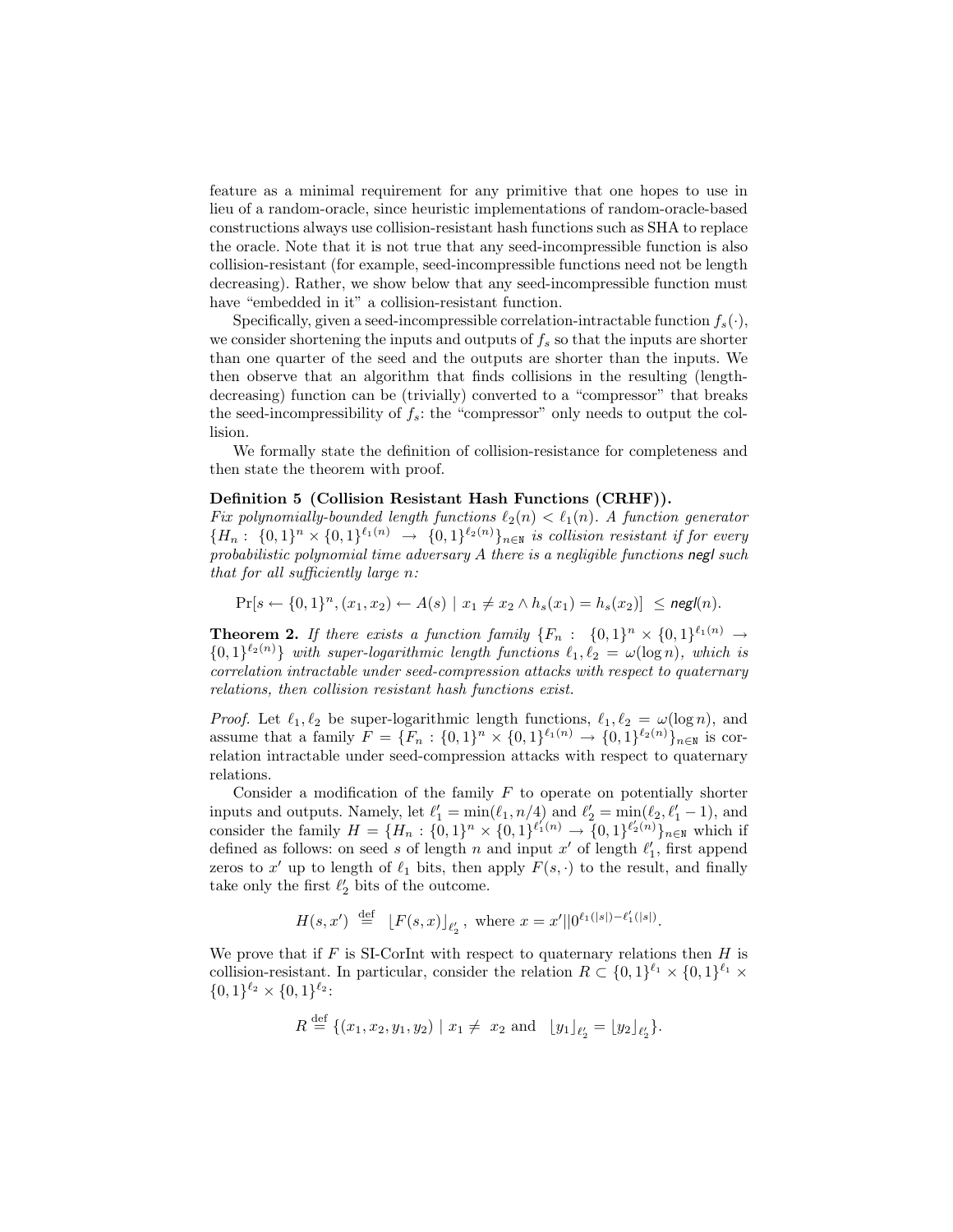This relation is clearly evasive, as every polynomial-tie adversary has probability at most  $poly(n) \cdot 2^{-\ell'_2} = \mathsf{negl}(n)$  of outputting  $x_1, x_2$  for which  $(x_1, x_2, f(x_1), f(x_2)) \in$ R where  $f$  is a random function (since  $\ell'_2$  is super-logarithmic).

Assume for contradiction that the family  $H$  from above is not collision resistant, and let C be a collision finding adversary that given a random  $s \in \{0,1\}^n$ outputs a pair of strings  $x_1, x_2 \in \{0,1\}^{\ell'_1}$  such that  $H(s, x_1) = H(s, x_2)$  with probability at least  $1/n^c$ . Then, define the adversary  $\text{Adv} = (A, B)$  for the underlying SI-CorInt family as follows: The "compressor"  $A(s)$  simply outputs the collision  $(x_1, x_2) = C(s)$ , and note that  $|A(s)| = n/2$ . The second phase of the attack is just translate  $H$ -inputs into  $F$ -inputs by appending zeros, namely  $B(x_1, x_2)$  outputs  $(x'_1, x'_2)$  where  $x'_i = x_i ||0^{\ell_1 - \ell_1^i}$ . By definition if  $H(s, x_1) = H(s, x_2)$  (which happens with non-negligible probability) then  $[F(s, x_1')]_{\ell'_2} = [F(s, x_2')]_{\ell'_2}$ , and therefore  $(x_1', x_2', F(s, x_1'), F(s, x_2')) \in R$ , contradicting the security of  $\bar{F}$ .

## 5.2 From Σ-Protocols to NIZK Arguments

One of the "signature uses" of the random-oracle heuristic is to remove interaction from zero-knowledge protocols using the Fiat-Shamir heuristic. Specifically, given a public-coin honest verifier zero-knowledge proof system (known as Σprotocols in the case where the number of rounds is three), it is possible to transform it into a non-interactive protocol by replacing the verifier's messages with the output of a "cryptographic hash function", applied to the transcript up to that point.

It is well known that if the original protocol has negligible soundness error, then the resulting non-interactive protocol can be proven in the random-oracle model to be a non-interactive zero-knowledge argument system, and can also be used as a secure signature scheme. On the other hand, Goldwasser and Kalai proved in [16] that there exist interactive  $\Sigma$ -protocols with negligible soundness for which their resulting protocols are not secure signature schemes in the standard model, no matter what function family is used to replace their interaction.

However, that negative result still leaves the possibility of a function family that will convert the interactive protocol into a NIZK argument system for a single theorem. Indeed, below we show that the latter is possible if seedincompressible correlation-intractable functions exist.

We begin by recalling the definitions of  $\Sigma$ -protocols and NIZK argument systems. Below let  $L$  be an NP-language and let  $R_L$  be a binary relation that defines L, namely  $L = \{x : \exists w \; s.t. \; (x, w) \in R_L\}$  (where the witness w has length polynomial in  $|x|$ ).

**Σ-Protocols.** For a pair  $(P, V)$  of interacting protocols, we denote by  $(P, V)(x, w)$ a run in which P has input  $(x, w) \in R_L$ , V has input x, and P attempts to convince V of the validity of the assertion  $x \in L$ . For a three-move protocols as above (with P going first), denote by  $\alpha, \beta$ , and  $\gamma$  the three messages that are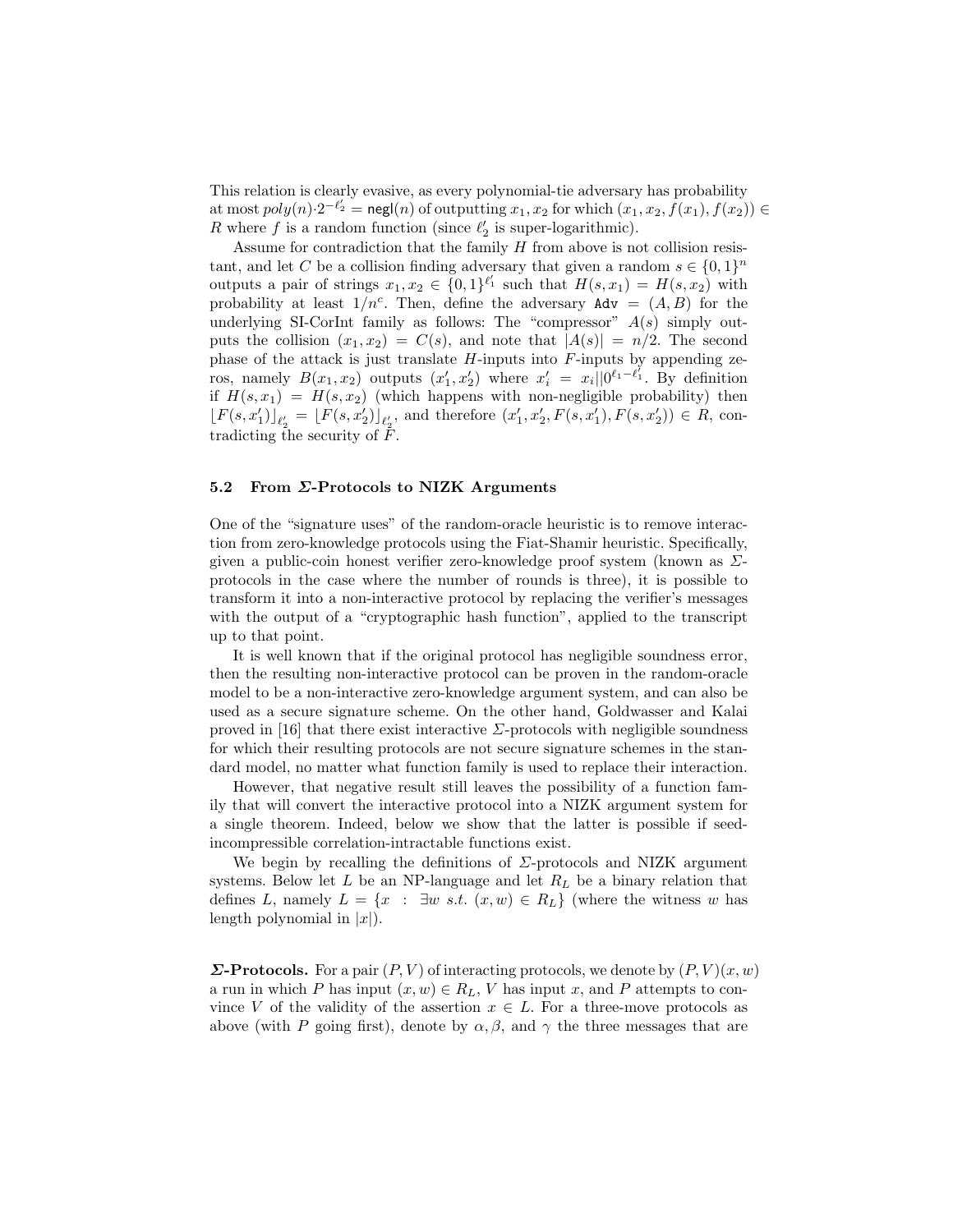exchanged in the protocol, and let  $P_1$ , and  $P_2$  be the randomized functions that the prescribed prover uses to compute its two messages, namely we have

$$
(\alpha, \text{state}) \leftarrow P_1(x, w)
$$
, and  $\gamma \leftarrow P_2(x, w, \text{state}, \alpha, \beta)$ .

We also denote by  $V^*$  the function that the verifier employs to decide whether to accept or reject the proof,

$$
V^*(x, \alpha, \beta, \gamma) \in \{\text{accept,reject}\}.
$$

Typically, the first flow  $\alpha$  is called a *commitment*, the second flow  $\beta$  is called a *challenge*, and the third flow  $\gamma$  is called a *response*.

**Definition 6.** A 3-move protocol  $(P, V)$  as above is a  $\Sigma$  protocol for a language L if it satisfies the following properties:

**Public-coin verifier.** The message  $\beta$  sent by V is always a sequence of  $t(|x|)$ uniformly chosen random bits (for some length function t).

Perfect completeness. For every  $(x, w) \in R$ :

$$
\Pr\left[\n(a, state) \leftarrow P_1(x, w); \ \beta \in_R \{0, 1\}^{t(|x|)}; \ \gamma \leftarrow P_2(x, w, state, \alpha, \beta) : \right] = 1, \\
V^*(x, \alpha, \beta, \gamma) = accept
$$

where the probability is over the random choices of  $P_1, P_2$  and  $\beta$ .

**Soundness.** There is a negligible function negl such that for every  $x \notin L_R$ , for every pair of adversarial (computationally unlimited) prover circuits  $P_1^*, P_2^*$ :

$$
\Pr\left[\alpha \leftarrow P_1^*(x); \ \beta \in_R \{0,1\}^{t(|x|)}; \ \gamma \leftarrow P_2^*(x,\beta): V^*(x,\alpha,\beta,\gamma) = acpt\right] = \frac{1}{2^{t(|x|)}},
$$

where the probability is over the random choice of  $\beta$ . <sup>7</sup> We note a property of  $Σ$ -protocols of interest to our later arguments: For every  $Σ$ -protocol, simple parallel repetition and padding arguments allow the length  $t(|x|)$  of the verifier's challenge to be set to an arbitrary positive integer.  $8$  For the remainder of the paper we therefore assume that  $t \in \omega(\log n)$ , and that the adversaries probability of success, as stated above, is negligible in  $|x|$ .

**Zero-knowledge.** There exists a polynomial-time simulator  $S$  that on input  $x$ and  $\beta' \in \{0,1\}^{t(|x|)}$  outputs  $(\alpha', \beta', \gamma')$  (we have S outputting its input  $\beta'$  to simplify the notations somewhat).

We require that for every  $(x, w) \in R_L$  and every  $\beta' \in \{0, 1\}^{t(|x|)}$ , the distribution on  $(\alpha', \beta', \gamma') = S(x, \beta')$  is identical to the conditional distribution on the transcript  $(\alpha, \beta, \gamma) = (P, V)(x, w)$ , when conditioned on  $\beta = \beta'$ .

<sup>7</sup> Traditionally Σ-protocols are defined with a stronger soundness condition called extractability that clearly implies the current soundness definition.

<sup>8</sup> We refer the reader to [10] for a complete discussion on this and other properties of Σ-protocols.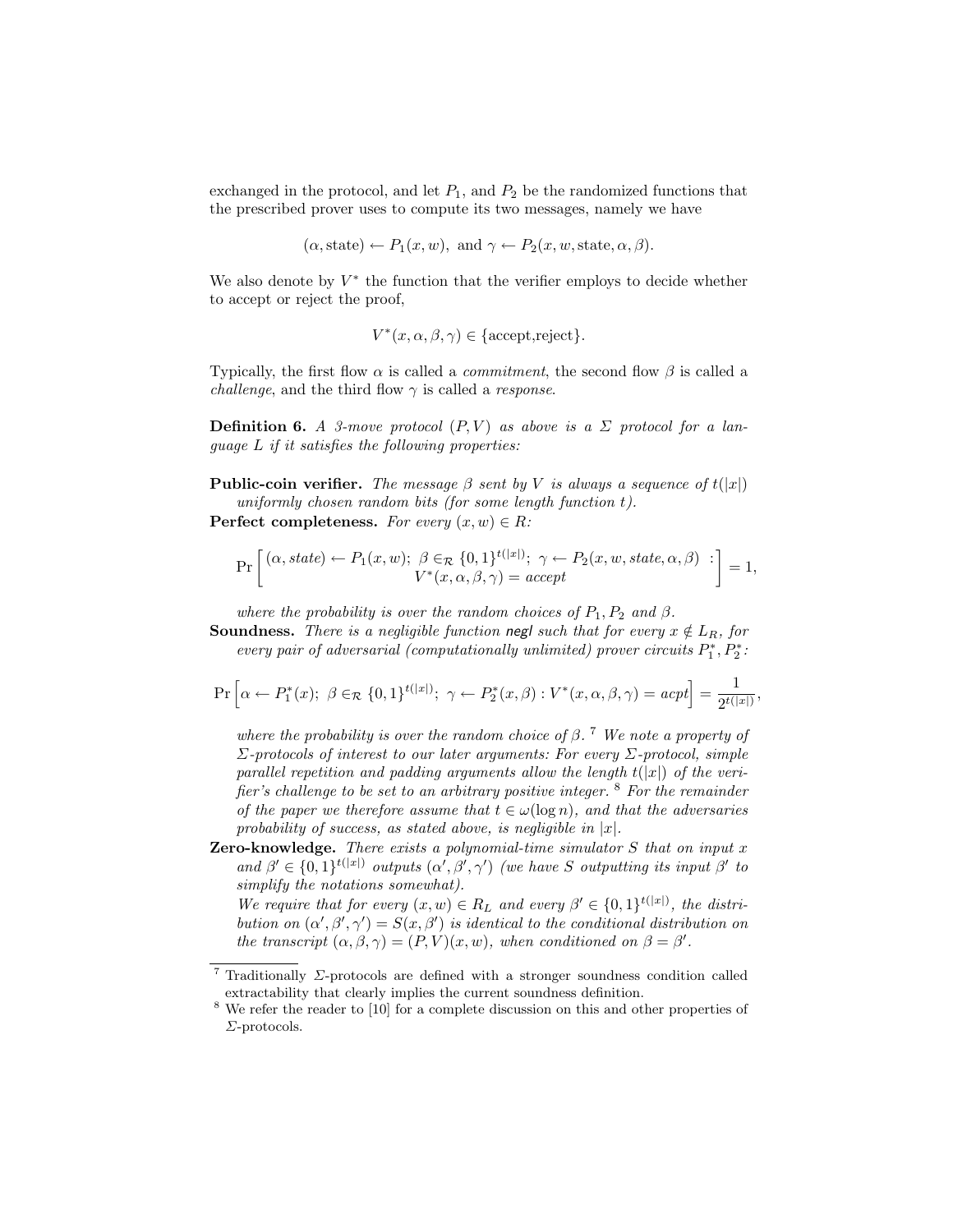NIZK Arguments We remind the reader that the common reference string (CRS) model is one in which all participants and the adversary have access to a polynomial sized common reference string chosen by a trusted third party from a pre-specified distribution (which we denote  $\mathcal{D}$ ).

**Definition 7.** A pair of efficient probabilistic algorithms  $(P, V)$  are a singletheorem NIZK argument system for a language L (specified by a binary relation  $R_L$ ) in the CRS model, if it satisfies:

 $Completeness.$   $\forall (x, w) \in R, \Pr_{\textsf{crs}, P, V}[\sigma \leftarrow P(\textsf{crs}, x, w) : V(\textsf{crs}, x, \sigma) = 1] = 1.$ 

Computational Soundness. For every (possibly cheating) efficient probabilistic prover  $P^*$  there is a negligible function negl such that for all  $x \notin L$ :

$$
\Pr_{\mathsf{crs},P^*,V}[\sigma \leftarrow P^*(\mathsf{crs},x) : V(\mathsf{crs},x,\sigma) = 1] \le \mathsf{negl}(|x|).
$$

Zero-Knowledge. There exists an efficient simulator S such that for every  $(x, w) \in$ R, the output of the following two experiments are (computationally, statistically, perfectly)-indistinguishable.

| $\mathsf{Exp}_1(x,w)$                     | $\mathsf{Exp}_2(x)$                             |
|-------------------------------------------|-------------------------------------------------|
| $\mathsf{crs} \leftarrow \mathcal{D}$     | $\vert$ (crs', $\sigma'$ )<br>$\leftarrow S(x)$ |
| $\sigma \leftarrow P(\textsf{crs}, x, w)$ |                                                 |
| Output (crs, $\sigma$ )                   | Output $(crs', \sigma')$                        |

The Fiat-Shamir Transformation Fiat-and Shamir described in [14] a transformations that turns  $\Sigma$ -protocols into non-interactive argument systems. Specifically, instead of having the verifier choose a random challenge  $\beta$ , one computes  $\beta$ by applying a hash function to the input x and the commitment  $\alpha$ , setting  $\beta = f(x, \alpha)$ . The non-interactive proof  $\sigma$  then consists of the elements  $\alpha, \gamma$  of the  $\Sigma$ -protocol (i.e., the commitment and the response). Given the input x and  $(\alpha, \gamma)$ , the verifier computes  $\beta = f(x, \alpha)$  and checks that  $V^*(x, \alpha, \beta, \gamma)$  =accept. It is easy to show that when the hash function  $f$  is modeled as a random oracle then the resulting protocol is still computationally sound (since the challenge  $\beta$  is still a string of random bits that the adversary cannot control, other than attempting to select a polynomial number of them). Moreover, if the simulator can program the random oracle then this protocol also remains zero-knowledge.

We next show that using SI-CorInt families (with respect to quaternary relations), we can construct function families for which the Fiat-Shamir transformation yields a single-theorem NIZK argument system in the CRS model.

- Let  $(P, V)$  be a  $\Sigma$ -protocol in which the commitment, challenge, and response are of lengths  $|\alpha| = t_1(|x|)$ ,  $|\beta| = t_2(|x|)$ , and  $|\gamma| = t_3(|x|)$ , respectively.
- Also, let  $\{F: \{0,1\}^n \times \{0,1\}^{\ell_1(n)} \to \{0,1\}^{\ell_2(n)}\}_{n\in\mathbb{N}}$  be a function family, where  $\ell_1, \ell_2$  are polynomially bounded from above and below. (That is  $n^{1/c} \le$  $\ell_1(n), \ell_2(n) \leq n^c$  for some constant  $c > 1$  and every sufficiently large n).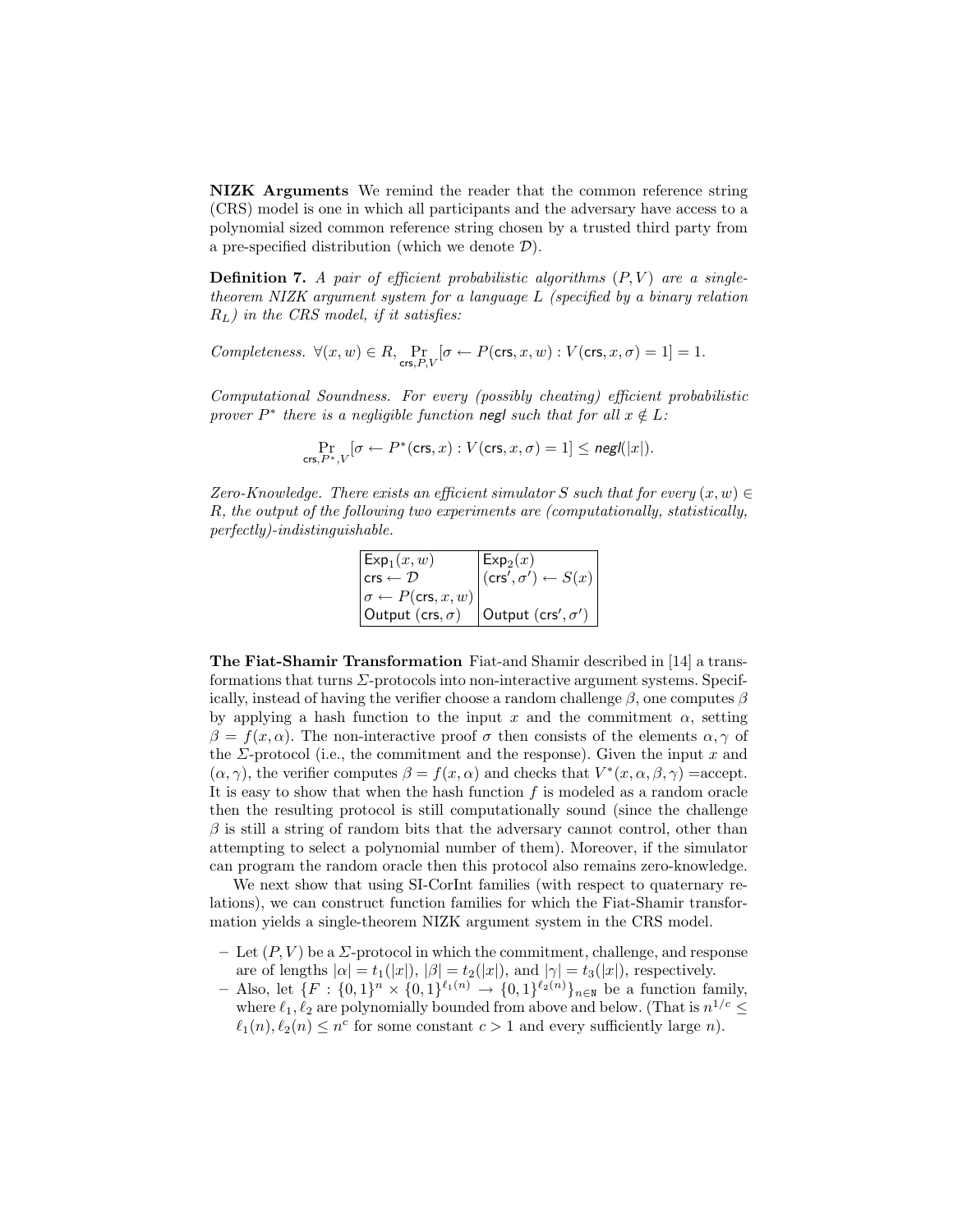For inputs of length  $|x| = m$ , we choose the security parameter n (which defined the seed-length for F) as  $n = \max\{2(m + t_1(m) + t_3(m)), \ell_1^{-1}(m +$  $t_1(m)$ ,  $\ell_2^{-1}(t_2(m))$  }. Namely, n is chosen large enough so that  $m + t_1(m) +$  $t_3(m) \leq n/2$  and also  $\ell_1(n) \geq m + t_1(m)$  and  $\ell_2(n) \geq t_2(m)$ . Note that since  $\ell_1, \ell_2$  and the  $t_i$ 's are polynomially-bounded, then n is polynomial in m. Below we view  $n, \ell_1, \ell_2$  as functions of the input length m. We then reset the input and output length to be exactly  $\ell'_1 = m + t_1(m)$  and  $\ell'_2 = t_2(m)$  by setting

$$
F'(s, x') \stackrel{\text{def}}{=} [F(s, x)]_{\ell'_2}
$$
, where  $x = x'||0^{\ell_1 - \ell'_1}$ 

Finally we define  $H: \{0,1\}^{n+\ell'_2} \times \{0,1\}^{\ell'_1} \to \{0,1\}^{\ell'_2}$  as

$$
H(\langle s,z\rangle,x') \stackrel{\text{def}}{=} z \oplus F'(s,x') = z \oplus \left[ F\left(s,x'\vert \vert 0^{\ell_1-\ell'_1}\right) \right]_{\ell'_2} \tag{1}
$$

We are now ready to describe the NIZK argument system. The CRS consists of a pair  $(s, z)$  where  $s \in \{0, 1\}^n$  is a seed for the underlying function F and z is a random string of length  $\ell_2' = t_2(m)$  (so together  $\langle s, z \rangle$  are a seed for the function  $H$  from Eq. (1)). The NIZK argument system is obtained by applying the Fiat-Shamir transformation to the original  $\Sigma$ -protocol  $(P, V)$  using the function  $H_{s,z}.$ 

Namely, on input  $(x, w) \in R_L$  with  $|x| = m$  and  $\text{crs} = (s, z)$ , the prover sets  $(\alpha, \text{state}) = P_1(x, w), \beta = H_{s,z}(x, \alpha) \text{ and } \gamma = P_2(x, w, \text{state}, \alpha, \beta).$  The proof is the string  $\sigma = (\alpha, \gamma)$ . Given x, crs = (s, z), and the proof  $\sigma = (\alpha, \gamma)$ , the verifier computes  $\beta = H_{s,z}(x,\alpha)$  and checks that  $V^*(x,\alpha,\beta,\gamma)$  =accept.

**Theorem 3.** Let  $(P, V)$  be a three round  $\Sigma$ -protocol for the language L, defined by the NP relation  $R_L$ , and let  $F = \{F : \{0,1\}^n \times \{0,1\}^{\ell_1(n)} \to \{0,1\}^{\ell_2(n)}\}_{n \in \mathbb{N}}$ be a function family with polynomially-bounded length functions.

If  $(P, V)$  has a negligible soundness error and  $F$  is correlation intractable under seed-compression attacks with respect to quaternary relations, then applying the Fiat-Shamir transformation to  $(P, V)$  using the function family H from Eq. (1) yields a single theorem NIZK argument system for L in the CRS model.

Proof. The perfect completeness of the resulting NIZK system follows immediately from the perfect completeness of the  $\Sigma$ -protocol.

For the zero-knowledge property, the simulator  $S^*$  for the NIZK system uses the simulator S given by the Σ-protocol. It first chooses a random value  $\beta' \in$  $\{0,1\}^{t_2(|x|)}$  and uses S to compute  $S(z) = (\alpha', \beta', \gamma')$ . It then chooses a random seed  $s \in \{0,1\}^n$  for the function F and computes

$$
z = \beta' \oplus F'(s, \langle x, \alpha' \rangle) = \beta' \oplus \left[ F\left(s, \langle x, \alpha' \rangle | 0^{\ell_1 - \ell_1'}\right) \right]_{\ell_2'}
$$

Note that by definition, we have  $H(\langle s, z \rangle, \langle x, \alpha' \rangle) = \beta'$ . The simulator  $S^*$ outputs the CRS  $\langle s, z \rangle$  and proof  $\langle \alpha', \gamma' \rangle$ . Clearly, the distribution on the output of  $S^*$  is identical to the distribution on the real pairs of CRS and proof.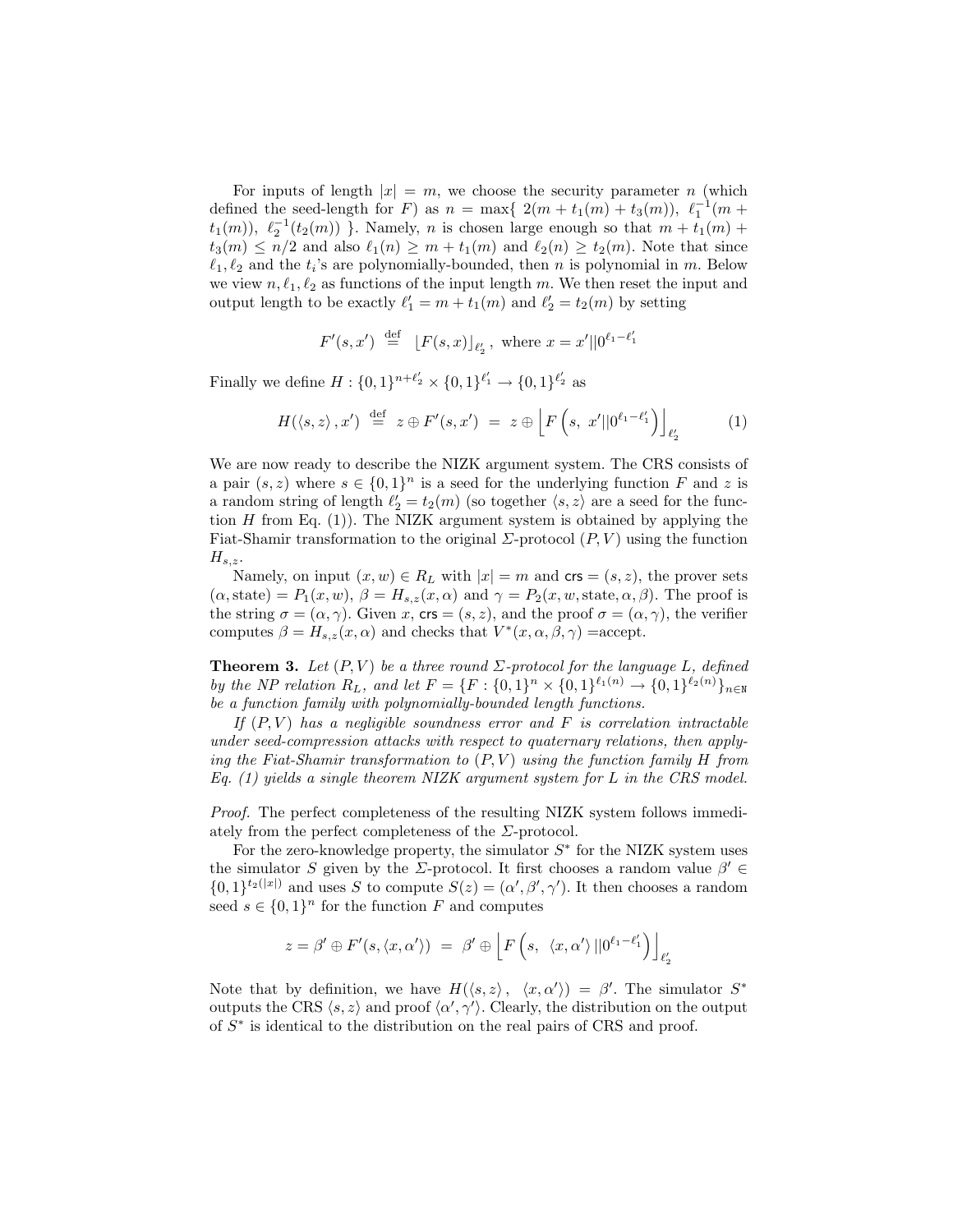It is left to prove computational soundness. Suppose for contradiction that there existed an efficient cheating prover  $\hat{P}'$  such that for a constant  $c > 0$  and infinitely many  $x \notin L$  it holds that:

$$
\Pr_{s,z} \left[ \sigma \leftarrow \widehat{P}'((s,z),x) : \widehat{V}((s,z),x,\sigma) = \text{accept} \right] \ge |x|^{-c}.
$$
 (2)

We then show a *non-uniform* seed-compression adversary  $\mathbf{Adv} = (A, B)$  that breaks the correlation-intractability of the underlying family F.

For each  $x \notin L$ , denote by  $z(x)$  the auxiliary string z that maximizes the success probability of  $\widehat{P}'$ . That is,

$$
z(x) = \operatorname*{argmax}_{z} \left\{ \Pr_{s} \left[ \sigma \leftarrow \widehat{P}'((s, z), x) : \widehat{V}((s, z), x, \sigma) = \operatorname*{accept} \right] \right\}.
$$

An easy averaging argument implies that whenever Eq. (2) holds:

$$
\Pr_s \left[ \sigma \leftarrow \widehat{P}'((s, z(x)), x) : \widehat{V}((s, z(x)), x, \sigma) = \text{accept} \right] \ge |x|^{-c}.
$$

On the other hand, for any  $x \notin L$  the relation

$$
\hat{R}_x = \left\{ (x_1, x_2, y_1, y_2) \middle| \begin{array}{l} x_1 = \left( \langle x, \alpha \rangle \left| \left| 0^{\ell_1 - \ell'_1} \right. \right. \right) \text{ and} \\ V^* \left( x, \alpha, \left( z(x) \oplus \left[ y_1 \right]_{\ell'_2} \right), x_2 \right) = \text{accept} \end{array} \right\}
$$

is evasive by the soundness of the original  $\Sigma$ -protocol. (Note, that  $z(x)$  is a constant in this relation, so XOR-ing it to  $[y_1]_{\ell'_2} = [f(x_1)]_{\ell'_2}$  has no effect on soundness when  $f$  is a random function.) It follows that for our evasive relations  $R_x \hat{R} = \bigcup_{x \notin L} \hat{R}_x$  is also an evasive relation.

Since our choices of parameters imply that  $|x| + |\alpha| + |\gamma| \leq n/2$ , then we can use  $\widehat{P}'$  to construct a seed-compression attacker  $\mathbf{A} \mathbf{d} \mathbf{v} = (A, B)$ . The first part A gets as advice string the values  $x, z(x)$  for some  $x \notin L$  for which Eq. (2) holds, as well as the seed s for F. It uses  $\widehat{P}'$  to compute  $\alpha, \gamma$ , and outputs  $(x, \alpha, \gamma)$  as the "compressed seed", and indeed the length of this "compressed seed" is at most  $n/2$ . The second part B outputs  $\langle x, \alpha \rangle$  and  $\gamma$ , and indeed we have by definition  $(\langle x, \alpha \rangle, \gamma, F(s, \langle x, \alpha \rangle), F(s, \gamma)) \in \hat{R}$ .

## 5.3 Non-Uniformity in the Proof of The Fiat-Shamir Transform

We comment that the proof of Theorem 3 seems inherently non-uniform. We use non-uniformity in two places: one is to select  $x \notin L$  for which  $\widehat{P}'$  has good success probability, and the other to select the auxiliary  $z(x)$ . The first use can be eliminated by switching to a uniform soundness condition on the underlying Σ-protocol (i.e., when a uniform cheating prover needs to output some  $x \notin L$ together with a convincing proof for it). The latter use of non-uniformity seems harder to eliminate, however. Maybe this can be done by switching to 6-ary relations and setting  $z = F(s, 0)$ , so we get

$$
\hat{R}' = \left\{ (x_1, x_2, x_3, y_1, y_2, y_3) \middle| \begin{array}{l} x_1 = 0, x_2 = \langle x, \alpha \rangle, x_3 = \gamma, \\ x \notin L \text{ and } V^* \left( x, \alpha, \lfloor y_1 \oplus y_2 \rfloor_{\ell'_2}, \gamma \right) = \text{accept} \end{array} \right\}
$$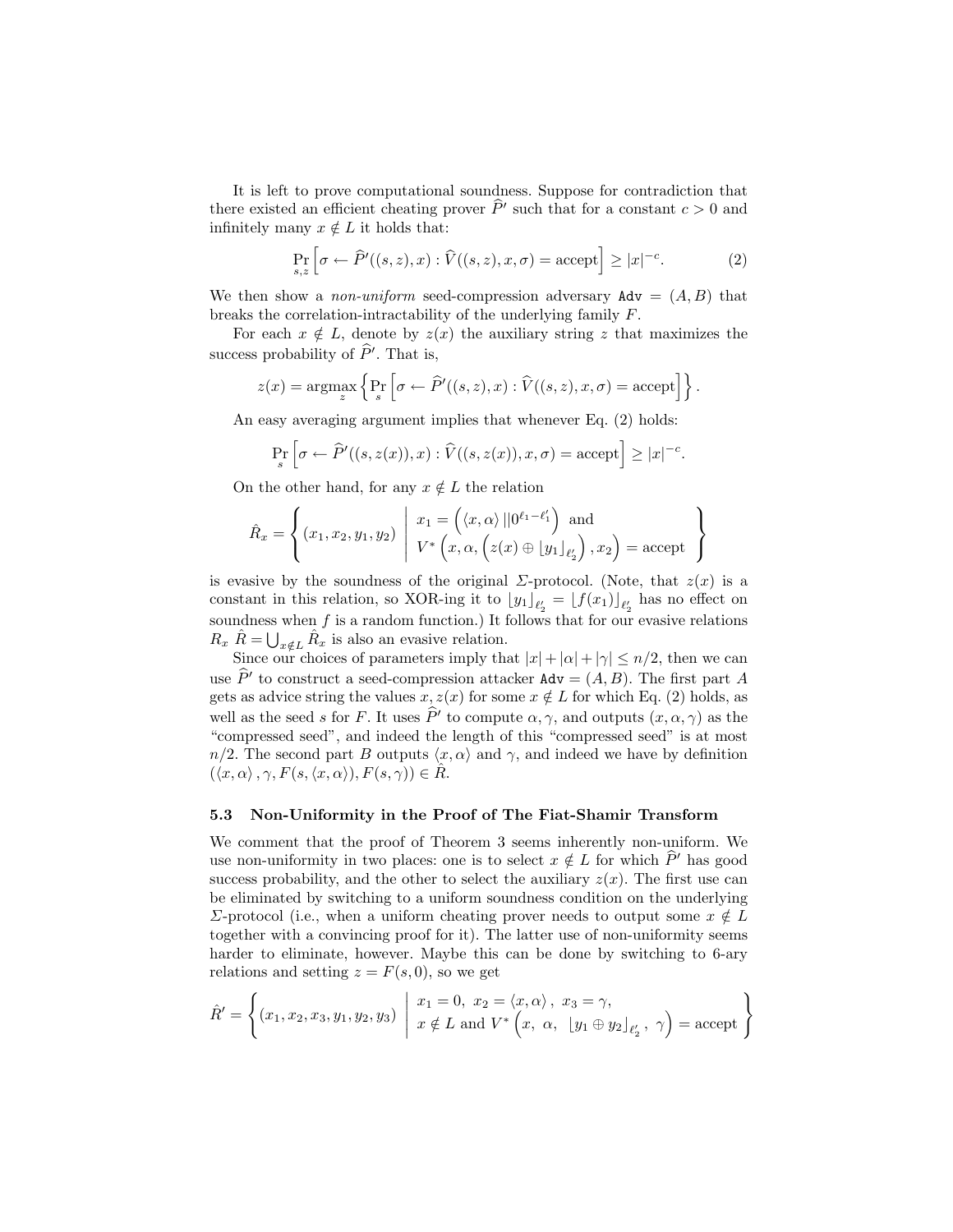It is not hard to see that this  $\hat{R}'$  is evasive, but it is not clear how to translate the success of  $\hat{P}'$  in breaking the soundness (when z is chosen at random) to success against this  $\hat{R}'$  (when z is set as  $z = F(s, 0)$  for a random s).

## 6 Future Work and Open Problems

The most intriguing open question that results from this work is whether seedincompressible correlation-intractable functions can be constructed under more traditional computational assumptions. Given that their existence implies the existence of NIZK protocols without the aid of any apparent trapdoor feature, such a construction will likely need substantial insight. Alternately, and just as interesting, would be an argument showing that knowledge of small numbers of key-bits really does allow one to say something meaningful about composition based block-cipher and hash-function designs.

In a slightly orthogonal direction, the impossibility results presented in this paper are derived through proving exactly the one property of the function generators that we know the adversary has direct knowledge of: the function is computed by a small circuit. Any definition along the lines of seed-incompressibility that also managed to circumvent this problem would be interesting.

Finally, it would be nice if one could show that the OAEP scheme proposed by Bellare and Rogaway[3] (or a close relative of it) could be proven secure under such an assumption, as it is this random-oracle protocol that is probably used in practice on the most frequent basis (due to its inclusion in the TLS protocol [12] for secure web transactions), and thus further evidence of its security would be heartening.

## References

- 1. B. Barak, Y. Lindell and S. Vadhan. Lower Bounds for Non-Black-Box Zero-Knowledge. In the Journal of Computer and System Sciences, 72(2), pages 321– 391, 2006 (JCSS FOCS 2003 Special Issue).
- 2. M. Bellare and P. Rogaway. Random oracles are practical: a paradigm for designing efficient protocols. In 1st Conference on Computer and Communications Security, pages 62–73. ACM, 1993.
- 3. M. Bellare and P. Rogaway. Optimal asymmetric encryption. In A. De Santis, editor, Advances in Cryptology- EUROCRYPT'94, pages 92–111. Springer, Berlin,, 1994.
- 4. R. Canetti. Towards realizing random oracles: Hash functions that hide all partial information. In Advances in Cryptology - CRYPTO'97, volume 1294 of Lecture Notes in Computer Science, pages 455–469. Springer-Verlag, 1997.
- 5. R. Canetti, Y. Dodis, S. Halevi, E. Kushilevitz, and A. Sahai. Exposure-Resilient Functions and All-or-Nothing Transforms. In Advances in Cryptology – EURO-CRYPT '00, volume 1807 of Lecture Notes in Computer Science, pages 453–469. Springer, 2000.
- 6. R. Canetti, O. Goldreich, and S. Halevi. The random oracle methodology, revisited. Journal of the ACM, 51(4):557–594, 2004. Preliminary version in STOC'98, Pages 209-218.